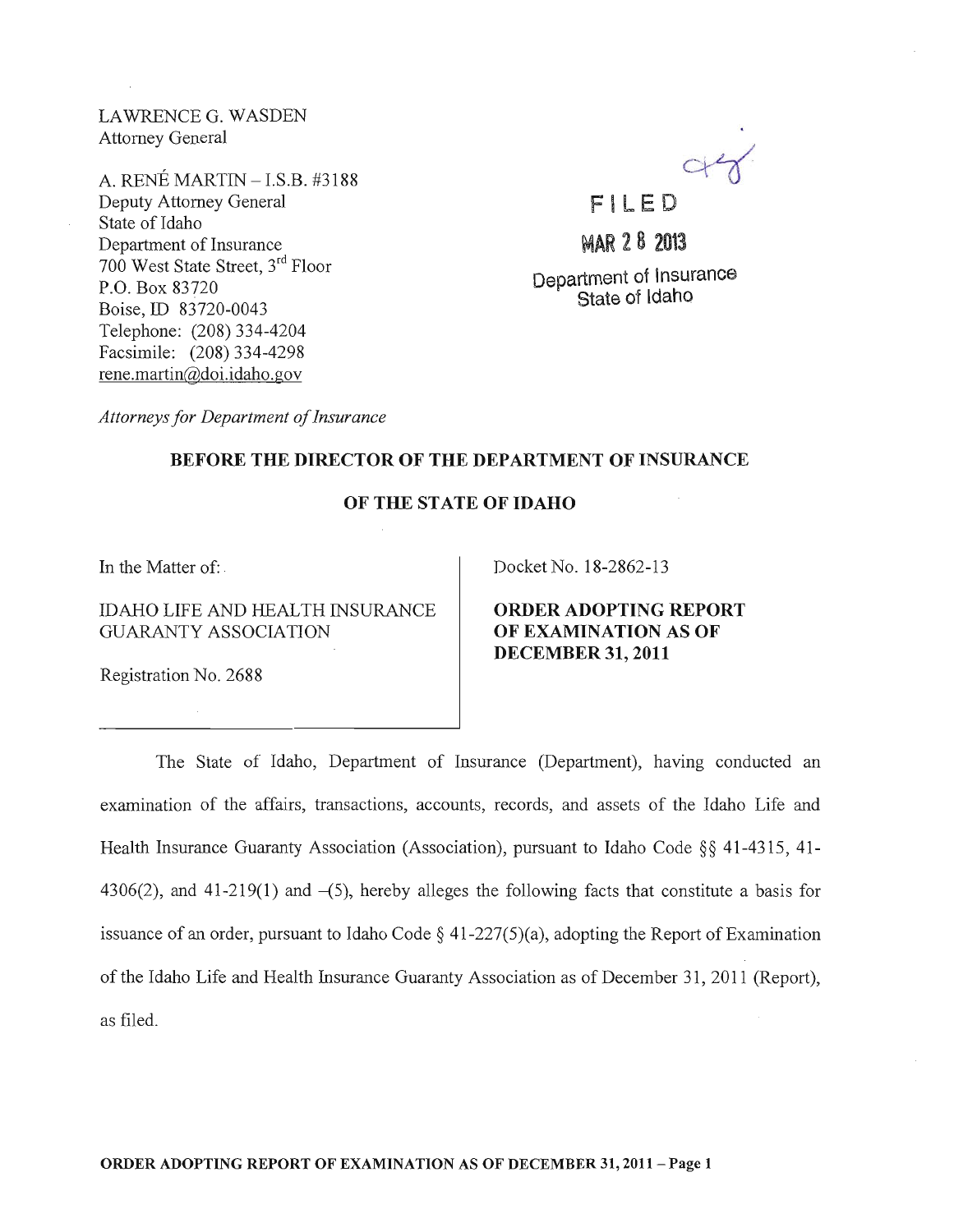#### FINDINGS OF FACT

1. The Association is a nonprofit legal entity created pursuant to the Idaho Life and Health Insurance Guaranty Association Act set forth in chapter 43, title 41 , Idaho Code, for the purposes, and with the powers and duties, provided therein.

2. The Department completed an examination of the Association pursuant to Idaho Code §§ 41-4315 and 41-219(1), on or about January 7, 2013. The Department's findings are set forth in the Report.

3. Pursuant to Idaho Code  $\S$  41-227(4), a copy of the Report, verified under oath by the Department's examiner-in-charge, was filed with the Department on January 14, 2013, and a copy of such verified Report was transmitted to the Association on the same date. A copy of the verified Report is attached hereto as Exhibit "A."

4. On or about January 17, 2013, the Department received a Waiver signed by Candie Kinch, Executive Director of the Association. By execution of such Waiver, a copy of which is attached hereto as Exhibit "B," the Association consented to the immediate entry of a final order by the Director of the Department (Director) adopting the Report without any modifications; waived its right to make a written submission or rebuttal to the Report; and waived its right to request a hearing and to seek reconsideration or appeal from the Director's final order.

5. No written submissions or rebuttals with respect to any matters contained in the Report were received by the Department from the Association.

#### CONCLUSIONS OF LAW

6. Idaho Code  $\S$  41-227(5)(a) provides that "[w]ithin thirty (30) days of the end of the period allowed for the receipt of written submissions or rebuttals, the director shall fully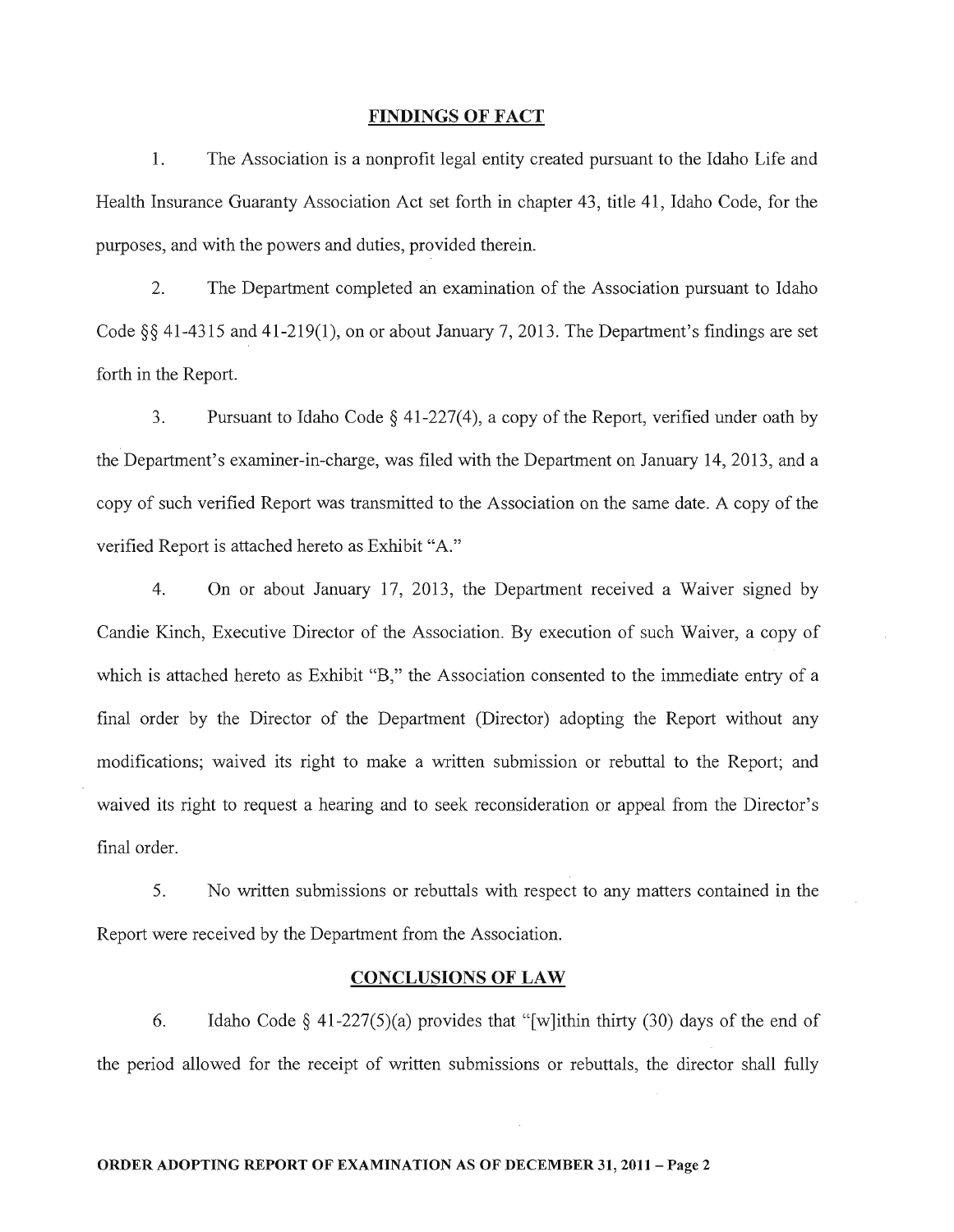consider and review the report, together with any written submissions or rebuttals and relevant portions of the examiner's work papers" and shall enter an order adopting the report of examination as filed or with modifications or corrections.

7. Having fully considered the Report, the Director concludes that the Association was operating in accordance with the requirements of chapter 43, title 41, Idaho Code, during the period under examination, from January 1, 2007 through December 31, 2011.

#### ORDER

NOW, THEREFORE, based on the foregoing, IT IS HEREBY ORDERED that the Report of Examination of the Idaho Life and Health Insurance Guaranty Association as of December 31, 2011, is hereby ADOPTED as filed, pursuant to Idaho Code § 41-227(5)(a).

IT IS FURTHER ORDERED, pursuant to Idaho Code  $\S$  41-227(8), that the adopted Report is a public record and shall be exempt from the exemptions from disclosure provided in chapter 3, title 9, Idaho Code.

IT IS FURTHER ORDERED, pursuant to Idaho Code  $\S$  41-227(6)(a), that, within thirty (30) days of the issuance of the adopted Report, the Association shall file with the Department's Deputy Chief Examiner affidavits executed by each of its directors stating under oath that they have received a copy of the adopted Report and related orders.

**IT** IS SO ORDERED. DATED this  $78$ <sup>TH</sup> day of March, 2013.

**STATE OF IDAHO** DEPARTMENT OF INSURAL

WILLIAM W. DEAL

Director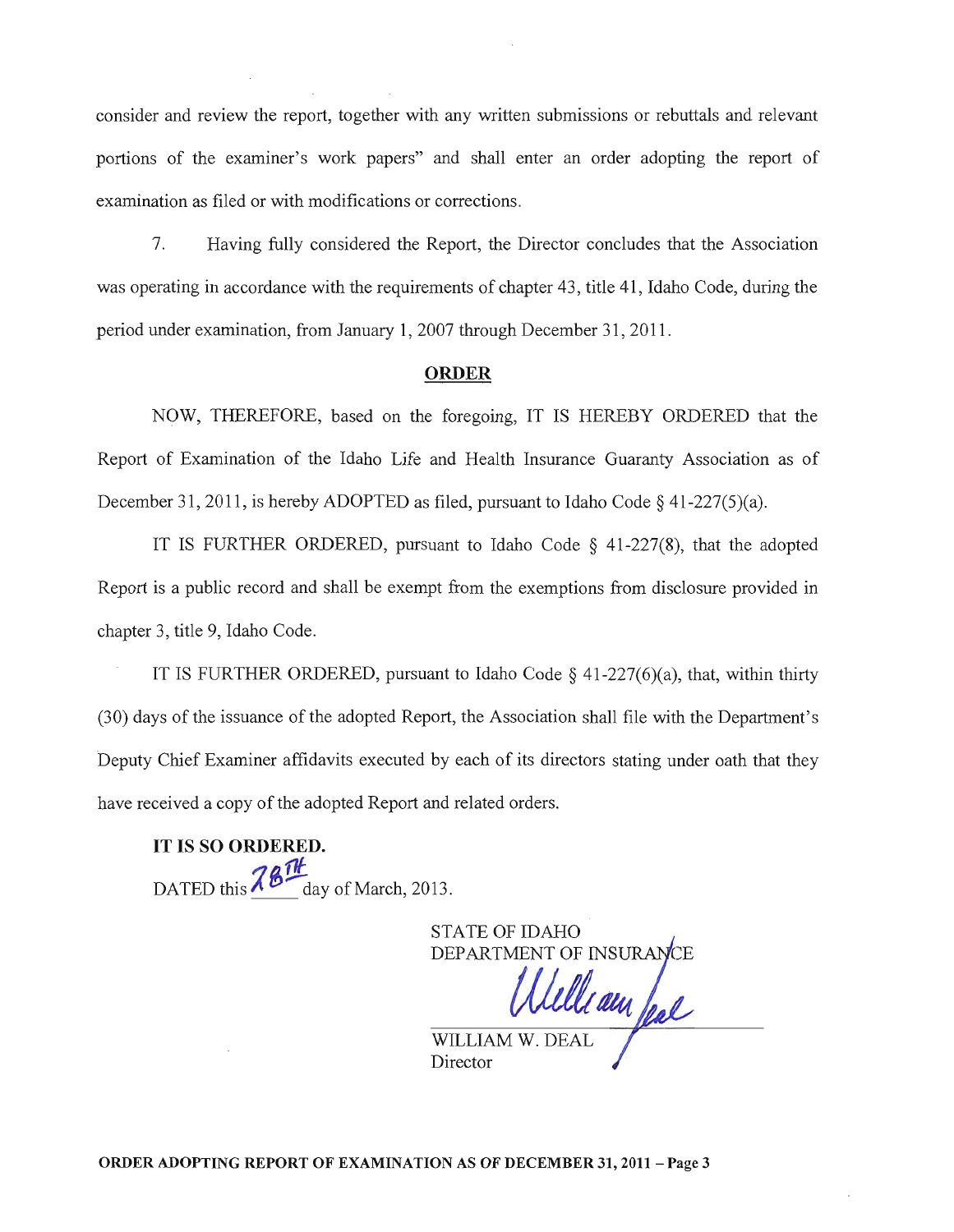### CERTIFICATE OF SERVICE

I HEREBY CERTIFY that, on this  $\sqrt{\mathcal{B}}$  be day of March, 2013, I caused a true and correct copy of the foregoing ORDER ADOPTING REPORT OF EXAMINATION AS OF DECEMBER 31, 2011 to be served upon the following by the designated means:

Idaho Life and Health Insurance Guaranty Association Attn: Candie Kinch, Executive Director 3355 N. Five Mile Road #210 Boise, ID 83713 ckinch@idlifega.org

first class mail  $\boxtimes$  certified mail hand delivery  $\boxtimes$  email

Georgia Siehl, CPA, CFE Bureau Chief / Chief Examiner Idaho Department of Insurance 700 W. State Street, 3rd Floor Boise,ID 83720-0043 georgia.siehl@doi.idaho.gov

first class mail certified mail hand delivery  $\boxtimes$  email

Teresa Jones Assistant to the Director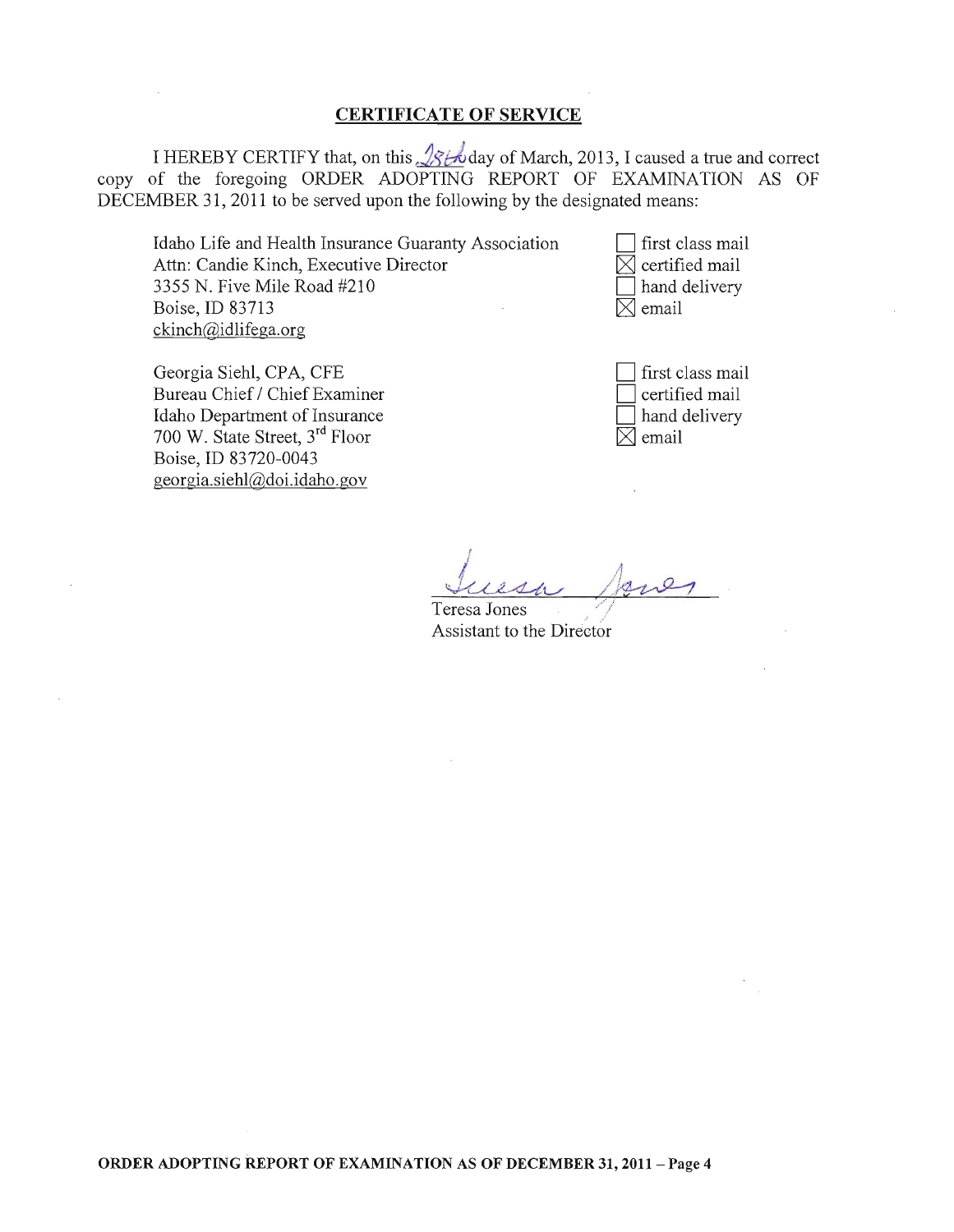# DEPARTMENT **OF** INSURANCE

# STATE OF **IDAHO**



## REPORT OF EXAMINATION

of the

## IDAHO LIFE AND HEALTH INSURANCE GUARANTY ASSOCIATION

as of

December 31,2011

 $\label{eq:2} \mathcal{L}^{\text{max}}(\mathbf{X}) = \mathcal{L}^{\text{max}}(\mathbf{X}) = \mathcal{L}^{\text{max}}(\mathbf{X})$ 

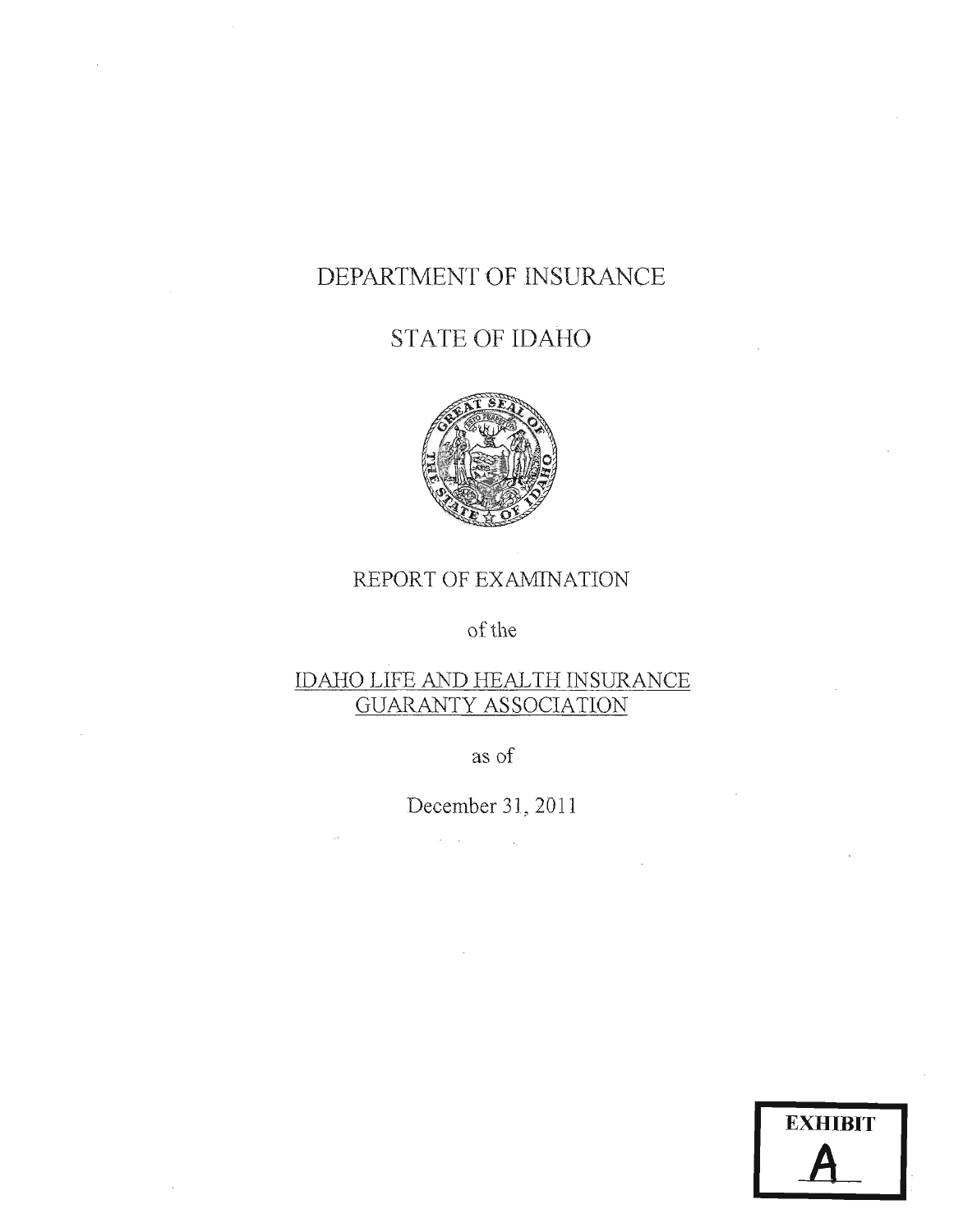### TABLE OF CONTENTS

|                                                                       | Page           |
|-----------------------------------------------------------------------|----------------|
|                                                                       | -1             |
|                                                                       | $\mathfrak{2}$ |
|                                                                       | $\overline{2}$ |
|                                                                       | $\overline{2}$ |
|                                                                       | $\overline{2}$ |
|                                                                       | 3              |
|                                                                       | $\overline{4}$ |
|                                                                       | 4              |
|                                                                       | 5              |
|                                                                       | 5              |
|                                                                       | $\delta$       |
|                                                                       | $\dot{8}$      |
|                                                                       | 8              |
|                                                                       | 8              |
|                                                                       | 8              |
|                                                                       | 9              |
|                                                                       | 9              |
|                                                                       | 9              |
|                                                                       | 10             |
|                                                                       | 10             |
|                                                                       | 10             |
|                                                                       | 10             |
|                                                                       | 11             |
|                                                                       | 11             |
|                                                                       | 11             |
|                                                                       | 11             |
|                                                                       | 12             |
| Statement of Activities and Changes in Net Assets for the Years Ended |                |
|                                                                       | 13             |
|                                                                       | 14             |
|                                                                       | 14             |
|                                                                       | 14             |
|                                                                       | 15             |
|                                                                       | 15             |
|                                                                       | 15             |
|                                                                       | 15             |
|                                                                       | 15             |
|                                                                       | 16             |

 $\mathcal{L}^{\text{max}}_{\text{max}}$ 

 $\sim 10^{-1}$ 

 $\sim$ 

 $\label{eq:2.1} \frac{1}{\sqrt{2}}\int_{\mathbb{R}^3}\frac{1}{\sqrt{2}}\left(\frac{1}{\sqrt{2}}\right)^2\frac{dx}{dx}dx.$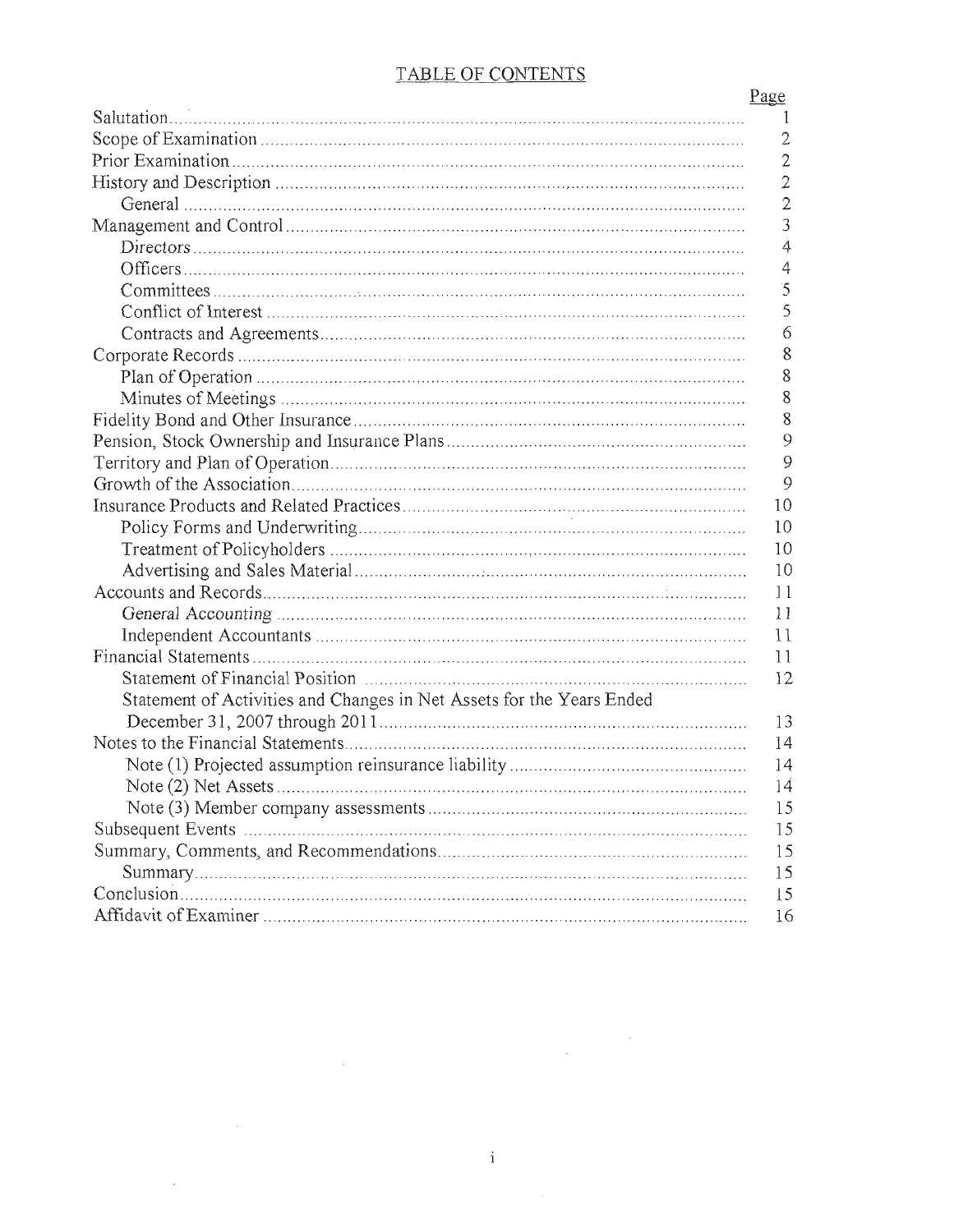#### *State of Idaho*

### **DEPARTMENT OF INSURANCE**

C. L. "BUTCH" OTTER Governor

700 West State Street, 3rd Floor p.O. Box 83720 . Boise, Idaho 83720-0043 Phone (208)334-4250 FAX # (208)334-4398

WILLIAM W. DEAL 'Director

Boise, Idaho January 14,2013

The Honorable William W. Deal Director of Insurance State of Idaho 700 West State Street Boise, Idaho 83720

Dear Sir:

Pursuant to your instructions, in compliance with Section 41-219(1), Idaho Code, and in accordance with the practices and procedures promulgated by the National Association of Insurance Commissioners (NAIC), we have conducted an examination as of December 31, 2011, of the financial condition and corporate affairs of:

> Idaho Life and Health Insurance Guaranty Association 3355 N. Five Mile Road, #210 Boise, Idaho 83713

hereinafter referred to as the "Association". The following Report of Examination is respectfully submitted.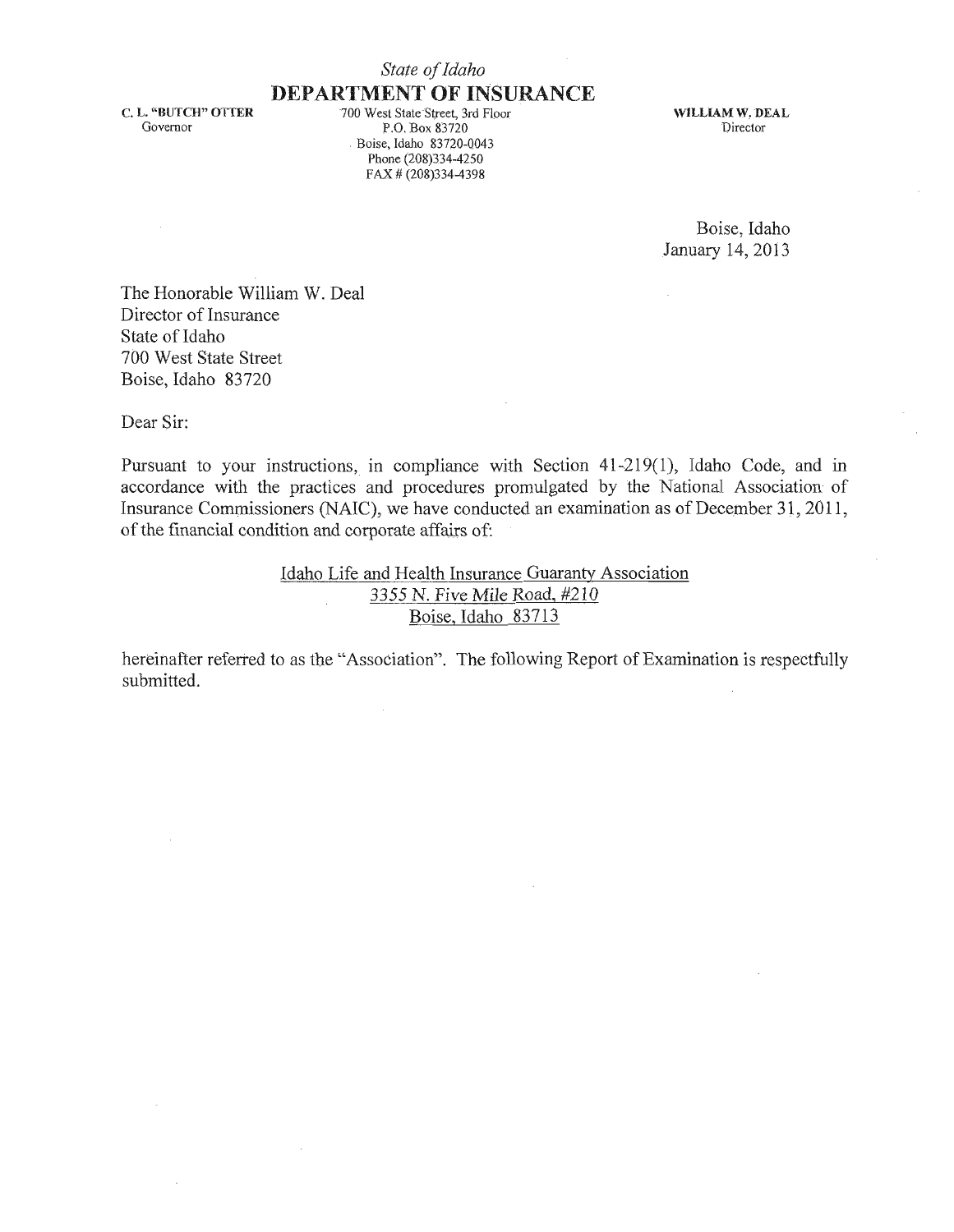#### SCOPE OF EXAMINATION

This examination covered the period January 1, 2007, through December 31, 2011, and included such prior transactions and any material transactions and/or events occurring subsequent to the examination date and noted during the course of this examination. The examination Was conducted in accordance with Sections 41-219( 1) and 41-4315, Idaho Code, the National Association of Insurance Commissioners (NAIC) *Financial Condition Examiners Handbook*, the NAIC *Market Regulation Handbook,* and the NAIC *Accounting Practices and Procedures Manual* Verification and *valuation* of assets, liabilities, and the net assets, and an *analysis* and review of such other accounts and records as appropriate to the examination were also performed.

There was some reliance on the 2011 independent Certified Public Accountant's audit report and workpapers in this examination.

A letter of representation attesting to the Association's ownership of all assets and to the nonexistence of unrecorded liabilities or contingent liabilities was signed by and received from management.

#### PRIOR EXAMINATION

The prior financial examination was conducted by the Idaho Department of Insurance covering the period January 1, 2002 through December 31,2006.

A review was made to ascertain what action was taken by the Association with regard to comments and recommendations made by the Department in the prior examination report. Unless otherwise mentioned in the *Comments and Recommendations* section of this report, the prior report exceptions were adequately addressed by the Association.

#### HISTORY AND DESCRIPTION

General

The Association was created as a non-profit, unincorporated legal entity by the legislative enactment of the Idaho Life and Health Insurance Guaranty Association Act of 1977. During the examination period, Title 41, Chapter 43 was repealed and replaced effective January 1, 2011 with the NAIC Model Life and Health Insurance Guaranty Association law. Section 41-4306, Idaho Code, continues the existence of the Association.

All persons/insurers licensed to transact the kinds of insurance covered by Section 41-4303, Idaho Code, shall be members of the Association. Each insurer automatically becomes a member of the Association effective on the date of its admission to do business in Idaho by the Idaho Department of Insurance. Title 41, Chapter 43 currently provides that all member insurers shall be and remain members of the Association as a condition of their authority to transact insurance in the State of Idaho.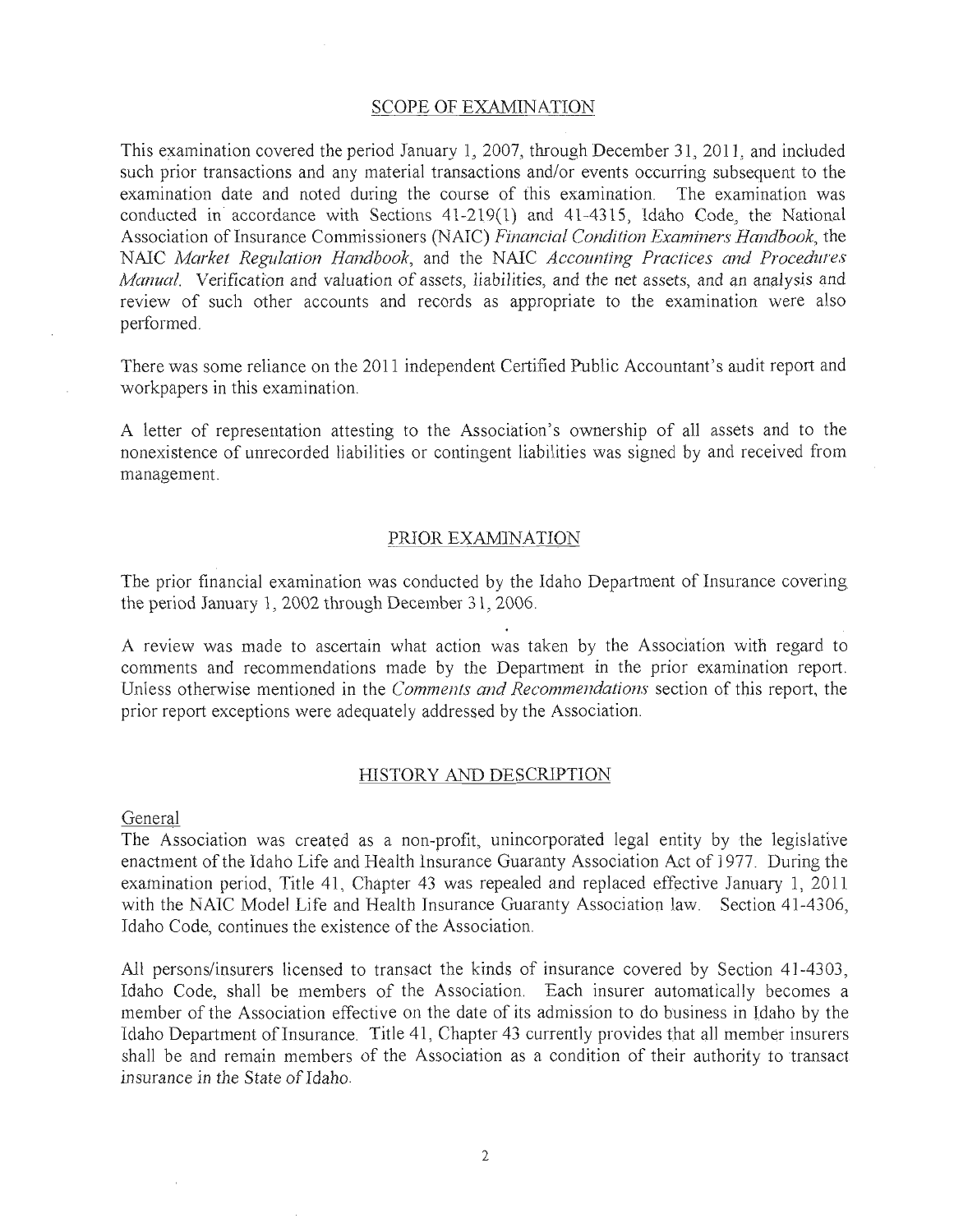The Association of member insurers will pay benefits and continue coverages arising from the impairment or insolvency of the member insurers that issued the policies or contracts as provided for and limited by Title 41, Chapter 43. Pursuant to Section 41-4309, Idaho Code, member insurers of the Association are subject to assessments to provide funds necessary to carry out the powers and duties of the Association.

The Association may render assistance and advice to the Director of the Idaho Department of Insurance, concerning rehabilitation, payment of claims, continuance of coverage or the performance of other contractual obligations of impaired or insolvent insurers pursuant to Section 41-4308(9), Idaho Code.

The process of handling insolvencies and all of the duties related thereto is usually initiated by the Association after receiving a notice of impairment/insolvency of a member insured, either from the Idaho Department of Insurance or another domiciliary state.

As most insolvencies affect policyholders in multiple states, information regarding those insolvencies are gathered by the National Organization of Life and Health Guaranty Associations (NOLHGA) through the effort of task forces and consultants who work with the receivers of the insolvent companies. NOLHGA is an organization that was formed by the state associations to serve as a centralized base of operation. NOLHGA's main function is to gather and disseminate information through its Membership Participation Council to those state guaranty associations which are affected by the insolvencies.

The Association has been included in the State of Idaho comprehensive annual financial reports as a discretely presented component unit. During the examination period, the State of Idaho, Office of the State Controller performed an analysis of the Association in accordance with Governmental Accounting Standards Board Statement No. 14. Based on this analysis, the Office of the State Controller and the Legislative Services Office auditor have agreed to not include the Association in the State of Idaho comprehensive annual financial reports. This change was communicated to the Association in a letter from the State Controller dated June 5, 2008.

The Association submitted an "Application for Recognition of Exemption" to the Internal Revenue Service to request federal tax exemption under Section 501(c)(6) of the Internal Revenue Code. In a letter to the Association dated May 19, 2009, the IRS determined that the Association was exempt from federal income taxes effective July 1, 1977. The Association began filling Internal Revenue Service Form 990 returns in 2009.

#### MANAGEMENT AND CONTROL

The Association operates in accordance with its Plan of Operation as stipulated by Section 41-4310, Idaho Code. The Plan of Operation for guaranty associations is in lieu of corporate Bylaws.

The Board of Directors serves as a governing body and exercises all authority provided for by the State of Idaho statutes in the conduct of the business and affairs of the Association.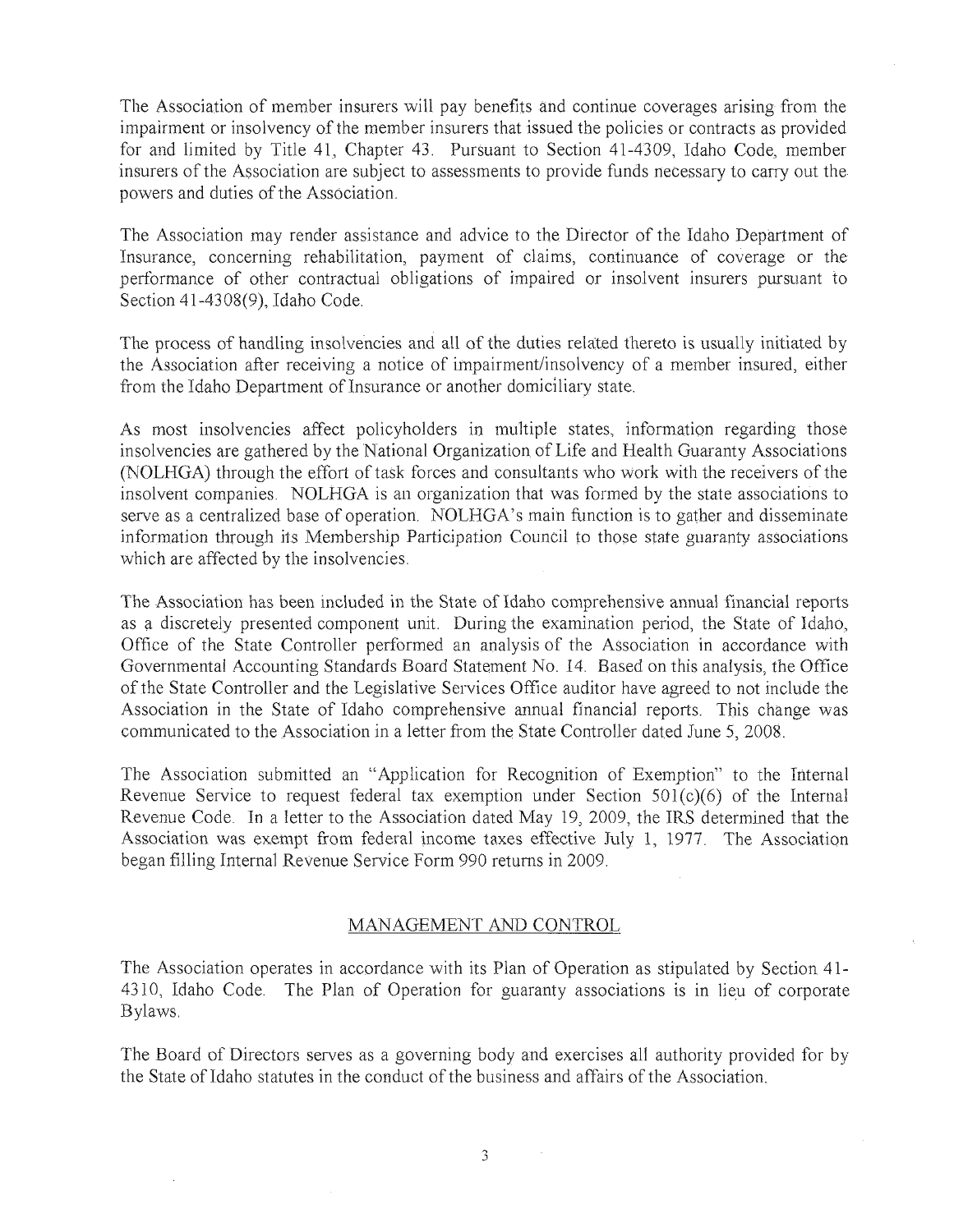Meetings of the Board are held on an annual basis. The annual meeting is held at locations determined by the Board on the second Thursday of July unless the Chairman, upon prior notice, designates another date or place. Special meetings are called as necessary under certain conditions, as specified in the Plan of Operation.

Management and administrative functions of the Association are performed by the Executive Director. The Executive Director was an employee of the Association up to October 1, 2010. At that time, the Executive Director became an independeht contractor and began providing management and administrative services through an agreement with the Association. The agreement is discussed in more detail under the sub~caption, *Contracts and Agreements.* 

#### Directors

The Association's Plan of Operation provides for a Board of Directors consisting of not less than five and not more than nine member insurers in compliance with Section 41-4307, Idaho Code. A majority of the Directors must be Idaho domestic member insurers. Directors are elected to serve a term of three years that are staggered so that the terms will not expire in the same year. Each Director shall serve until its successor is duly elected and qualified to serve on the Board.

The following members were duly elected as Directors of the Association as of December 31,  $2011:$ 

|                                               | Company          | Term    |
|-----------------------------------------------|------------------|---------|
| Company Name                                  | Representative   | Expires |
| Bankers Fidelity Life Insurance Company       | Eugene Choate    | 2014    |
| Blue Cross of Idaho Health Service, Inc.      | Steve Tobiason   | 2015    |
| Farm Bureau Mutual Insurance Company of Idaho | Richard Peterson | 2014    |
| Farmers New World Life Insurance Company      | Paul Jackson     | 2013    |
| Metropolitan Life Insurance Company           | Timothy J. Ring  | 2013    |
| Regence BlueShield of Idaho, Inc.             | Shad Priest      | 2015    |
| United Heritage Life Insurance Company        | Deborah Sloan    | 2015    |

#### **Officers**

The Board of Directors shall elect from its members, a Chairman, Vice Chairman, Secretary/Treasurer, and such other officers deemed necessary. Each officer shall serve a term of one year or until a successor is elected. The officers also serve as members of the Executive Committee.

The following persons were serving as officers of the Association at December 31, 2011:

| Deborah Sloan-   | - Chairman          |
|------------------|---------------------|
| Richard Petersen | Vice Chairman       |
| Steve Tobiason   | Secretary/Treasurer |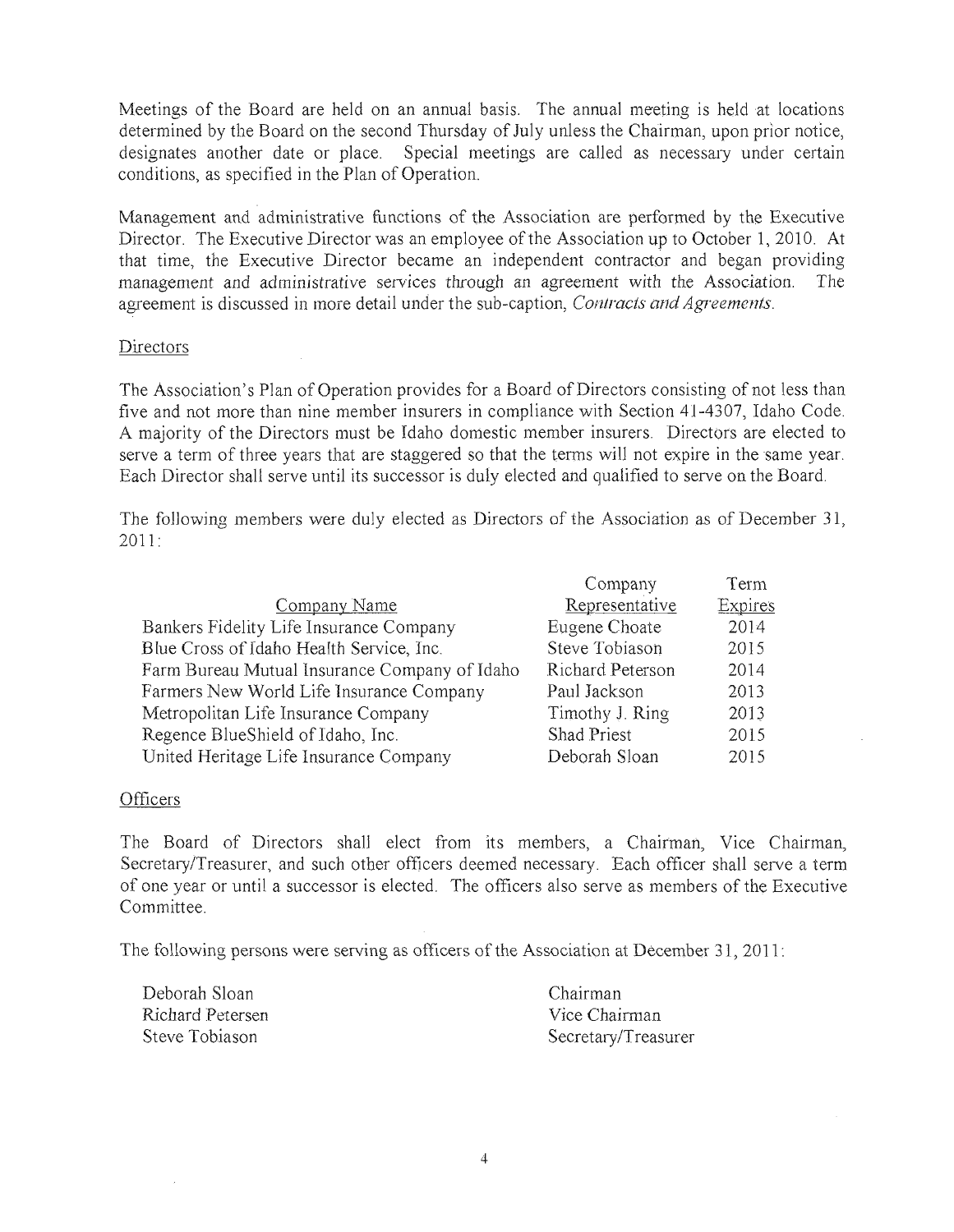#### Committees

The Plan of Operation provides for a Nominating Committee, an Investment Committee and an Audit Committee that are appointed by the Chairman of the Board. The Nominating Committee shall select nominees to succeed Directors whose terms expire at the Annual Meeting of the Members (insurers). The Investment Committee shall adopt an investment policy for the Association's cash not immediately needed to meet its obligations and adopt procedures to ensure compliance with the investment policy. The Audit Committee shall engage a certified public account to review or audit the financial affairs of the Association. Such accountant shall report his or her findings to the Audit Committee, who shall in turn report on the findings to the Board of Directors. The Chairman also appoints members of the Board to a Legislative Committee.

The following individuals were serving on the various committees as of December  $31$ ,  $2011$ :

Nominating Committee Deborah Sloan, Chairman Richard Petersen Eugene Choate

Audit Committee Richard Petersen, Chairman Paul Jackson Shad Priest Steve Tobiason

Investment Committee Timothy J. Ring, Chairman Eugene Choate Deborah Sloan

Legis]ative Committee Steve Tobiason, Chairman Paul Jackson Richard Petersen

Subsequent to the examination period, Shad Priest was named Chairman ofthe Audit Committee to replace Richard Petersen. Mr. Priest was also named to the Legislative Committee in 2012.

#### Conflict of Interest

The Association established a procedure for certification of confidentiality and non-disclosure for the Board of Directors. The certification states that all information received in the meetings or correspondence of the Association would be maintained in confidence and not be disclosed, or discussed, or used for any purpose other than legitimate business purposes of the Association. The revised procedure adopted by the Association in 2008 provides that the Confidentiality/Non-Disclosure Certification is effective with the date of the representative's appointment as a Director and remains in effect until the later of  $(1)$  two years after the end of the Company's term on the Board of Directors or, (2) in the case of an impairment or insolvency, the date on which the records have been made public pursuant to Section 41-4314(2), Idaho Code.

The Board members annually confirm their ongoing compliance with the terms of the Association's Confidentiality/Non-Disclosure Certification. The confirmation is documented in the Association's meeting minutes.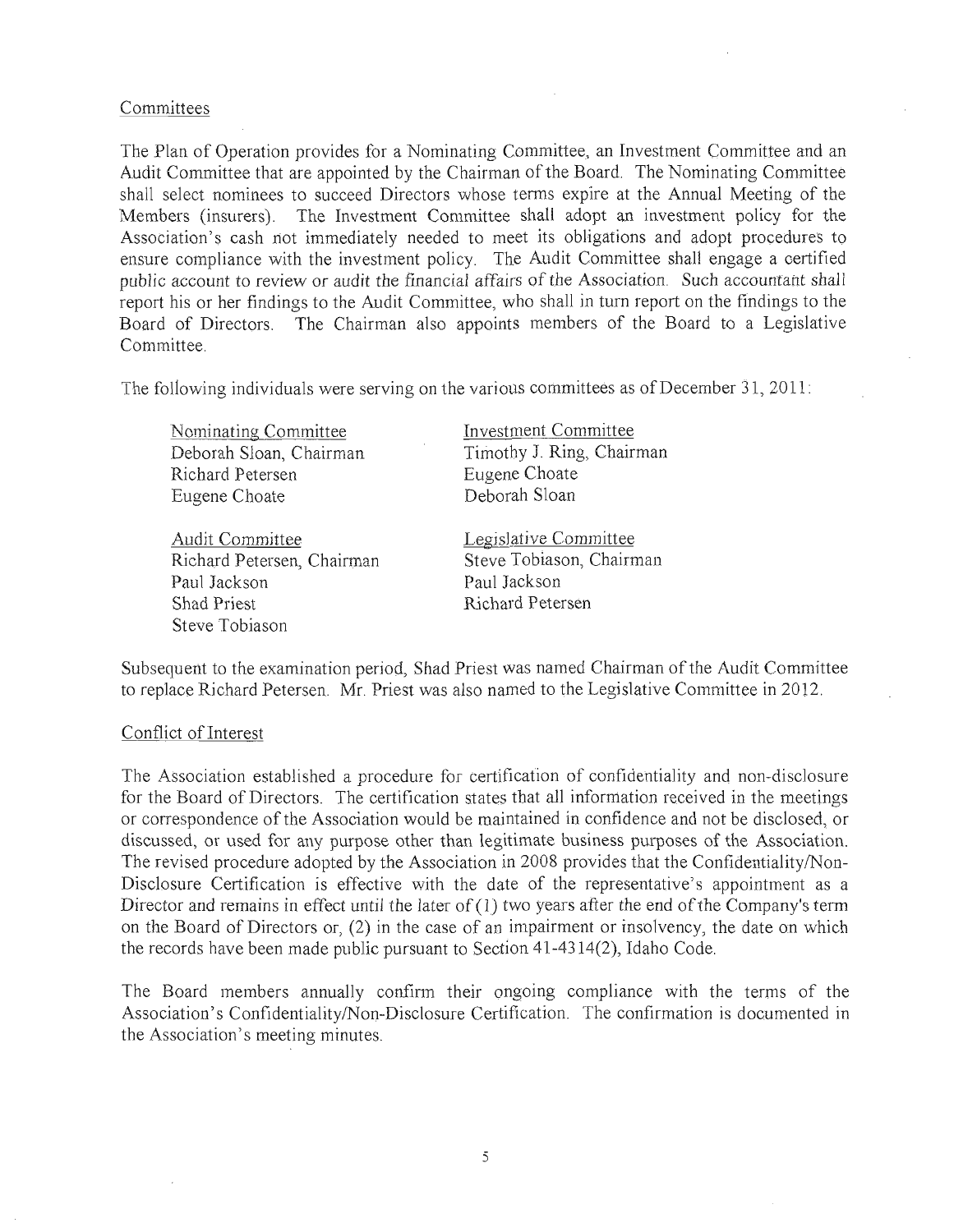During the current examination period, the Board of Directors adopted the Conflict of Interest and Business Ethics Policy on August 19, 2011. Under this policy, Annual Certifications are completed by the representatives of the member insurers who comprise the Board of Directors, the Association's Executive Director, and its legal counsel. By signing the Certifications, the signors attest and certify that he or she has complied with the disclosure requirements set forth in the Policy and that no known potential or actual conflicts are disclosed. The completed Certifications are reviewed by the Executive Directot. The corporate minutes documented the discussion of the Conflict of Interest policy and the receipt of the completed Certifications.

#### Contracts and Agreements

The following significant contracts were in-force at December 31, 2011:

#### Policy and Claim Administration Agreement

The Association entered into an agreement effective December 1, 2002 with the Oregon Life and Health Insurance Guaranty Association. Under this agreement, the Association provided policy administration and claim services arising from insolvent member insurer, Amalgamated Labor Life Insurance Company. Policy administration included premium billing, collection, and lapse notices, while claims were processed according to this agreement, the underlying insurance contracts, and Oregon's association Jaw. The Association was paid \$60 for each in-force policy per year for services provided.

The agreement may be terminated with sixty days written notice by either party. Unless otherwise terminated, the agreement will expire after all policy and claims administration is completed and all terms therein are satisfied. The agreement was signed by the Association on October 23, 2002.

The Board of Directors approved the agreement in an action taken without a meeting on October 17,2002.

#### Investment Advisorv Agreement

The Association executed an investment advisory agreement with D. B. Fitzpatrick  $\&$  Co., Inc. (DBF) on May 7, 2004. Under the agreement, DBF acted in the Association's stead in the sale, transfer, assignment or purchase of investment assets entrusted to DBF and provided investment and reinvestment advice. The investments must be consistent with the Association's investment objectives.

The agreement may be terminated at will upon written notice by either party to the other. The termination is effective upon receipt of said written notice.

The Association paid a fee of 0.25 percent per annum of the portfolio's market value at the end of the preceding quarter to DBF. Additional charges such as brokerage, taxes, or other expenses were not included in the quarterly fee.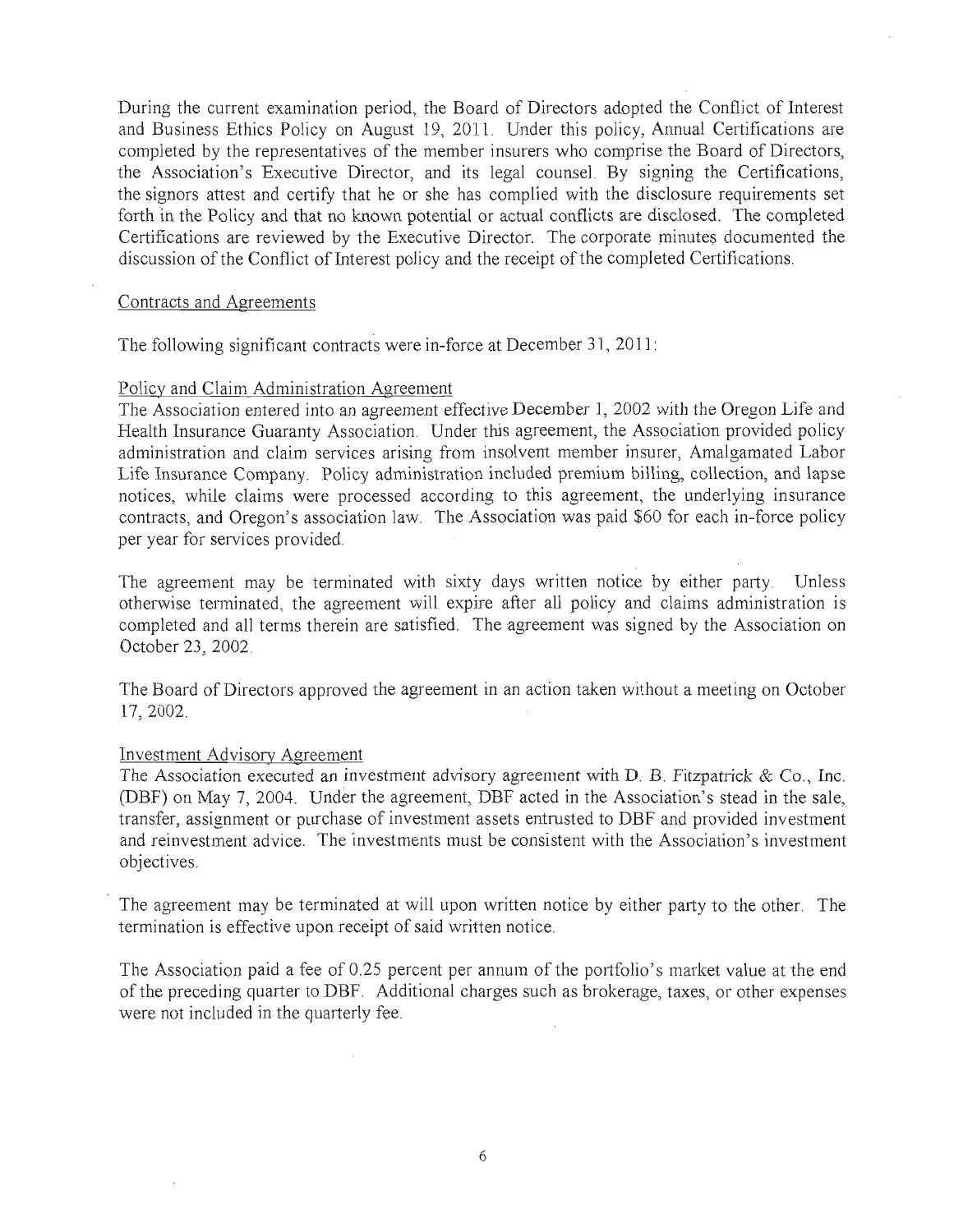At their meeting on July 17, 2004, the Board of Directors confirmed the action of the Investment Committee in retaining DBF as investment advisor.

#### Administrative Services Agreement

An administrative services agreement was executed on September 8, 2004 with Disability Insurance Specialists, LLC (DIS) for DIS to provide administrative services in support of individual disability policies originally underwritten by Legion Insurance Company. The agreement was effective August 1, 2003 and will remain in-force five years and annually thereafter *until* terminated. At *the end* of five years, the agreement may be terminated by written notice to either party by at least 180 days in advance. The agreement may also be terminated due to dissolution or insolvency of DIS in the first five years of the agreement.

Under the agreement, DIS billed and collected premiums and adjudicated and paiq claims. DIS was paid \$1.875 per policy per month, plus 2 percent of premiums collected. For claims services, DIS will be paid \$500 per claim reported, plus 5 percent of claim payments. In addition, DIS will be reimbursed for reasonable fees and costs.

#### Agreement for Administrative Services

As previously reported, management and administrative functions are provided to the Association by the Executive Director, as Principal, for Pine Tree Administrators, LLC. The agreement for administrative services was effective October 1, 2010 through September 30, 2011. The agreement renewed for the period of October 1, 2011 through September 30, 2012. Administration fees paid under the agreement were \$28,275 in 2010 and \$114,030 in 2011. The fee for the 2012 contract term was set at \$116,820. The agreement shall continue in full force and effect for consecutive one year terms unless terminated by either party in accordance with the contract.

Policy administration and claim administration services are also provided under this agreement for Idaho Teachers Mutual Insurance Company; Amalgamated Labor Life Insurance Company; and Life and Health Insurance Company of America.

On September 26, 2011, the Board of Directors approved a motion indicating support of the concept of combining the administration of the Association with the Oregon Life and Health Insurance Guaranty Association. Both Associations would have common management through similar administrative service agreements with Pine Tree Administrators, LLC. The Board's Executive Committee approved the administrative services agreement to effectuate the combined administration.

In this connection, the agreement for administrative services was subsequently amended and restated following Pine Tree's engagement with the Oregon Life and Health Insurance Guaranty Association. The amended and restated agreement is effective January 1, 2012 through December 31,2012 for fees totaling \$87,720.

#### Early Access Agreements

The Association entered into early access agreements with the various states or liquidators of insolvent member companies. The terms of the agreements vary by insolvency, but in general,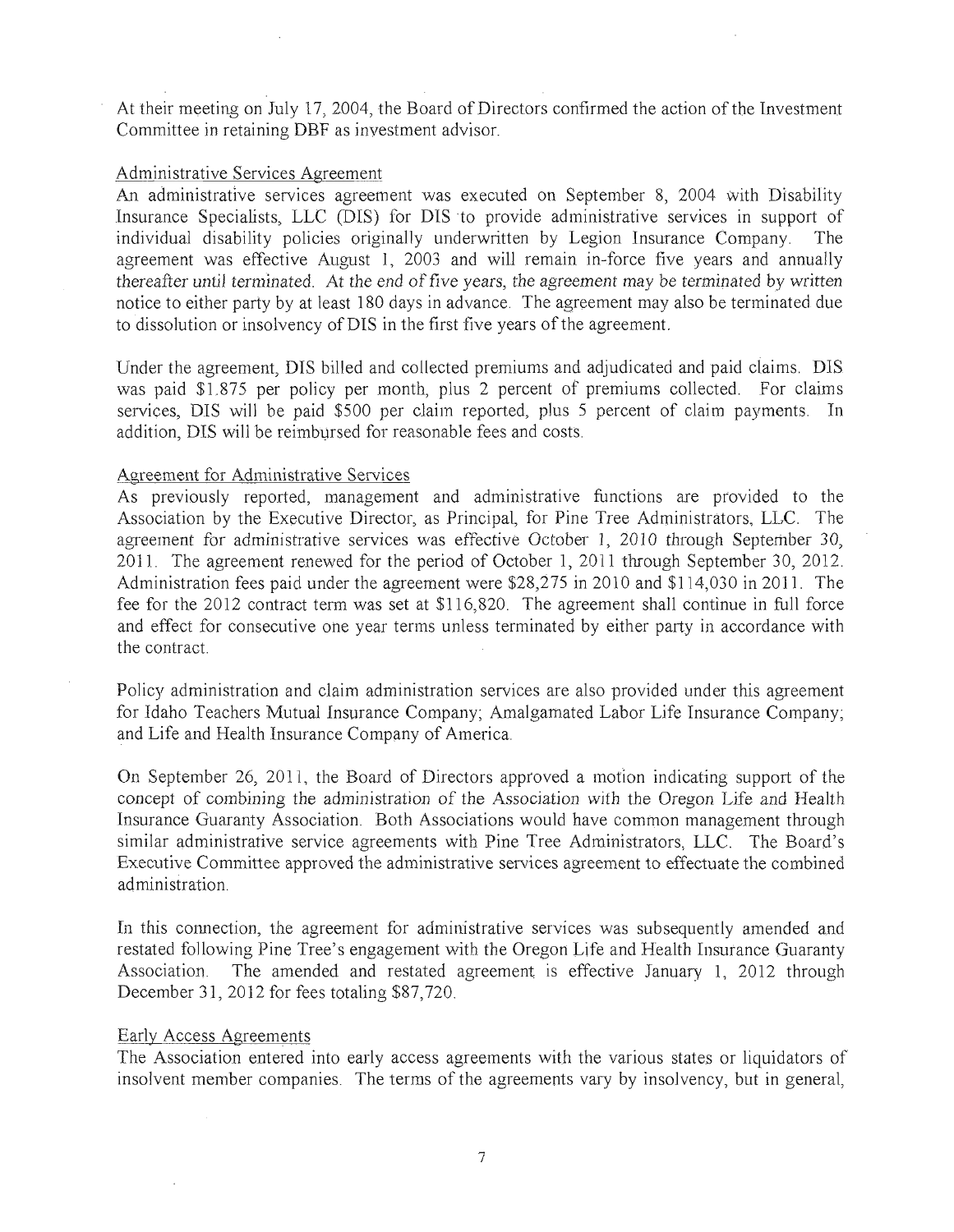set forth the duties and obligations of the Association and other parties with respect to the distribution of assets pursuant to a plan of disbursements or liquidation plan. The agreements may contain a provision for NOLHGA to file an omnibus proof of claim for all claims of the Association and all other life and health guaranty associations.

#### CORPORATE RECORDS

#### Plan of Operation

The Association's records indicated that the Plan of Operation was revised during the period under examination to reflect changes in the Idaho Life and Health Insurance Guaranty Association Act. The revised Plan was adopted by the Board of Directors on July 11, 2011. In a letter to the Association dated July 13, 2011, the revised Plan of Operation was formally approved by the Idaho Department of Insurance pursuant to Section  $41-4310(1)$ , Idaho Code.

#### Minutes of Meetings

A review of the minutes of the meetings of the member insurers, the Board of Directors, and the Association's committees for the examination period and subsequent thereto, indicated compliance with the Plan of Operation with respect to annual meeting dates, election and/or appointment of directors and officers, and the transaction of the Association's business. Specifically, the Board approved transfers to and from the various fund balances; reviewed the Plan of Operation, in-force administrative contracts, the financial results and operating expenses; and accepted the audited financial statements, among other things. This review of the minutes also indicated that a quorum was present at the annual membership meetings and at all Board of Directors' meetings.

The minutes of the Board of Directors' meeting held June 11, 2008 indicated that the Report of Examination as of December 31, 2006 was discussed. The Directors also executed affidavits certifying they had received the Association's December 31, 2006 Report of Examination and . the March 26, 2008 Order Adopting the Report of Examination.

#### FIDELITY BOND AND OTHER INSURANCE

The Association maintained crime insurance that covered employee theft; computer fraud; computer program and electronic data restoration expense; fund transfer fraud; and claim expense. The amount of crime coverage met the suggested minimum limits recommended by the NAIC *Financial Condition Examiners Handbook* 

The insurance company providing coverage to the Association is licensed or otherwise authorized in the state of Idaho.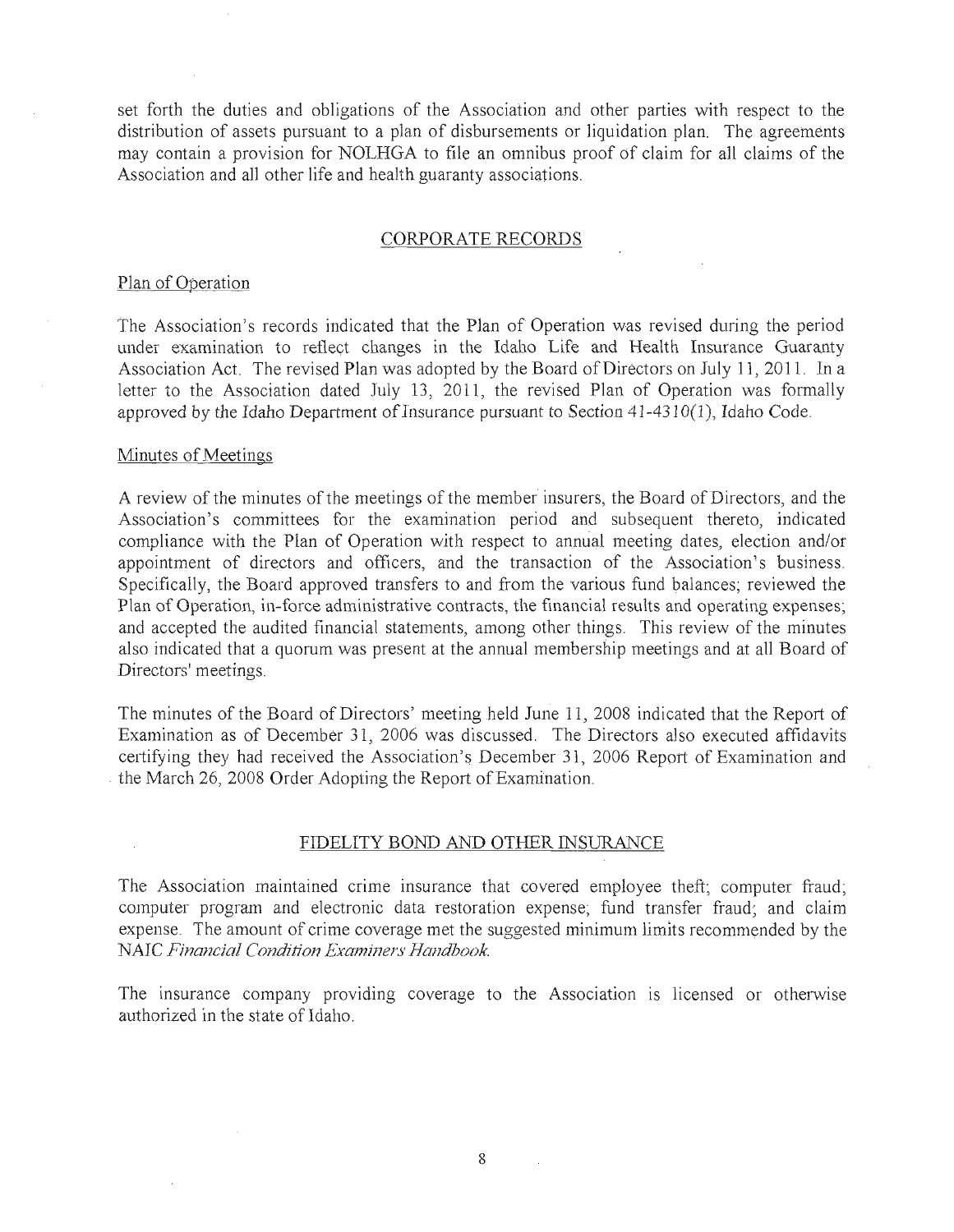#### PENSION, STOCK OWNERSHIP AND INSURANCE PLANS

The Association sponsors a simplified employee pension plan that covers all employees who are at least 21 years of age, have received at least \$500 in compensation during the calendar year and have been employed during any part of three of the preceding five calendar years. Contributions to the plan are at the discretion of the Board of Directors. As the Association no longer has employees, pension expense of \$0 was charged to operations for the year ended December 31, 2011. The Association has also established a salary reduction arrangement as part of the simplified employee pension plan in which eligible *employees* may *elect* to participate. The simplified employee pension plan and salary reduction arrangement remain active in the event the Association has employees in the future.

#### TERRITORY AND PLAN OF OPERATION

The Idaho Life and Health Insurance Guaranty Association Act is intended to provide coverage to persons who are residents of Idaho and, in special circumstances, to nonresidents. The provisions of Title 41, Chapter 43 do not provide coverage to persons who are afforded any coverage by a guaranty association of another state.

Pursuant to Section 41-4303, Idaho Code, the Association is obligated to pay covered claims of insolvent member insurers of \$ 100,000 in net cash surrender *values* or *\$300,000* of policy benefit payments for life and disability policies, or \$250,000 in present value of annuity benefits. Effective January 1, *2011,* the Association is obligated to pay \$500,000 of policy benefit payments for major medical policies. The Association also provides coverage for structured settlement annuities. Medicare Parts C and D plans are excluded from coverage under the Act.

Operations of the Association are conducted from its official address in Boise, Idaho. Under the agreement for administrative services, Pine Tree Administrators, LLC provides office space to the Association.

#### GROWTH OF THE ASSOCIATION

The Association's growth for the years indicated, as taken from the prior examination report and its independent audit reports is shown in the following schedule:

|         |             |             |             | Excess (Deficiency) of |
|---------|-------------|-------------|-------------|------------------------|
| Year    | Assets      | Liabilities | Net Assets  | Revenues over Expenses |
| 2006*   | \$8,995,118 | \$637,410   | \$8,357,708 | \$661,366              |
| 2007    | 8,738,323   | 345,810     | 8,392,513   | 34,805                 |
| 2008    | 8,780,747   | 346,919     | 8,433,828   | 41,315                 |
| 2009    | 8,637,934   | 301,309     | 8,336,625   | (97,203)               |
| 2010    | 8,653,404   | 348,476     | 8,304,928   | (31,697)               |
| $2011*$ | 9,337,943   | 386,086     | 8,951,857   | 646,929                |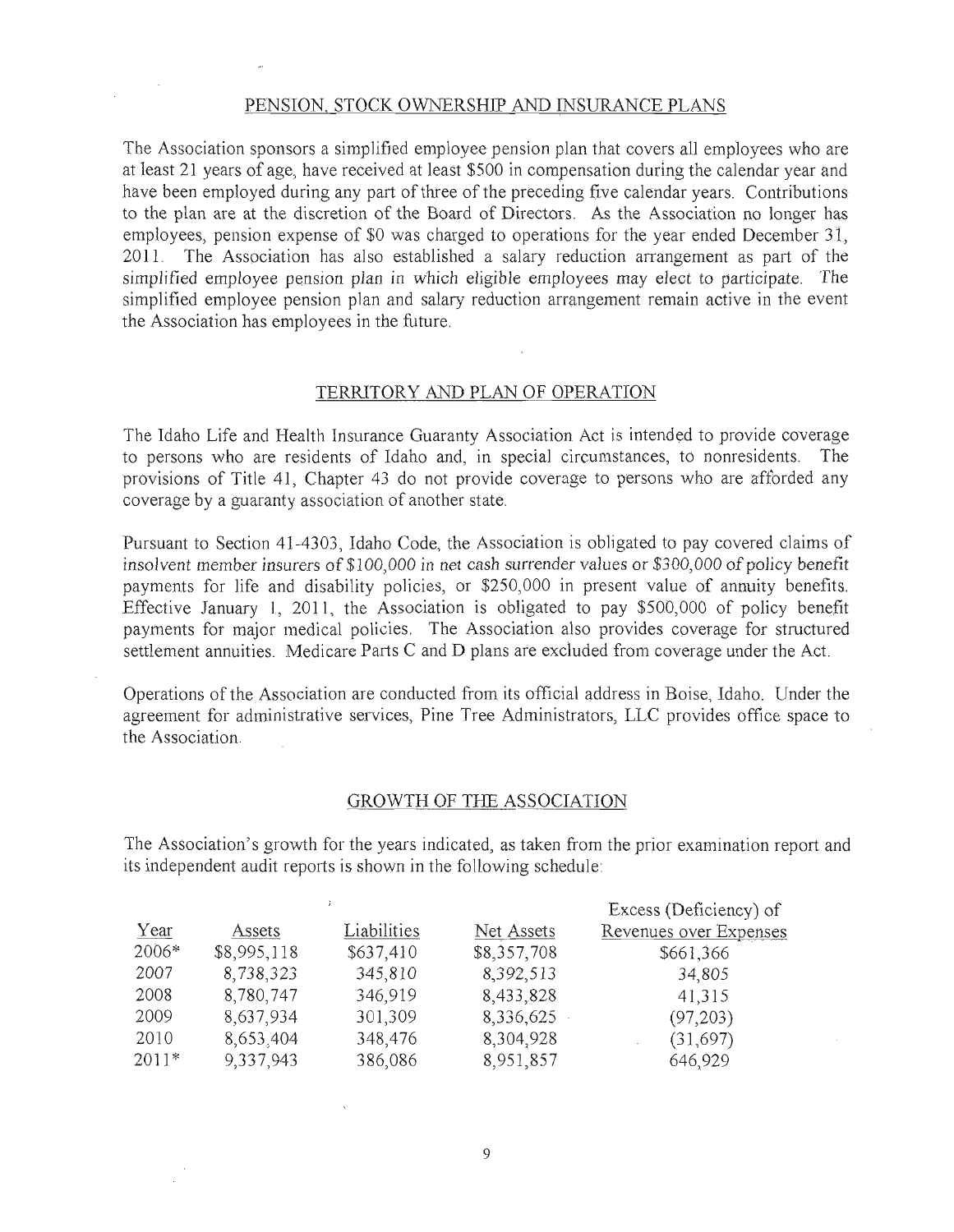\* As determined by Examination.

#### INSURANCE PRODUCTS AND RELATED PRACTICES

A limited scope Market Conduct Examination was conducted in conjunction with the examination of the administrative affairs, books, records, and financial condition of the Association.

#### Policy Forms and Underwriting

The Association provides policy administration and claim administration services for certain impaired and/or insolvent member insurers. During the current examination period, it was necessary for the Association to increase insurance premiums to meet rising claim costs for one such member insurer. The rate filings were submitted to and were marked file certified by the Idaho Department of Insurance.

Subsequent to the examination date, the Board of Directors adopted NOLHGA's coverage and calculation of coverage guidelines for variable/separate accounts products. It was deemed these products are consistent with the Idaho Life and Health Insurance Guaranty Association Act.

#### Treatment of Policyholders

#### Claims

A random sample of claims paid during 2010 and 2011 was reviewed during the course of this examination. The review indicated that the sampled claims were settled properly and that payments were made in a timely manner in compliance with Section 41-5602(3), Idaho Code.

#### Complaints

The Association maintained a register of complaint records. The format of the register was in compliance with Section 41-1330, Idaho Code. During the examination period, there were no complaints filed with the Association.

#### Suspected Fraudulent Claims

The Association properly filed a suspected fraudulent claim with the Idaho Department of Insurance in compliance with Section 41-290, Idaho Code.

#### Advertising and Sales Material

The Association prepares a "Summary of Coverages" brochure that is disseminated to member insurers. Otherwise, the Association does not advertise. Information about the Association is available to the general public on its website at www.idlifega.org.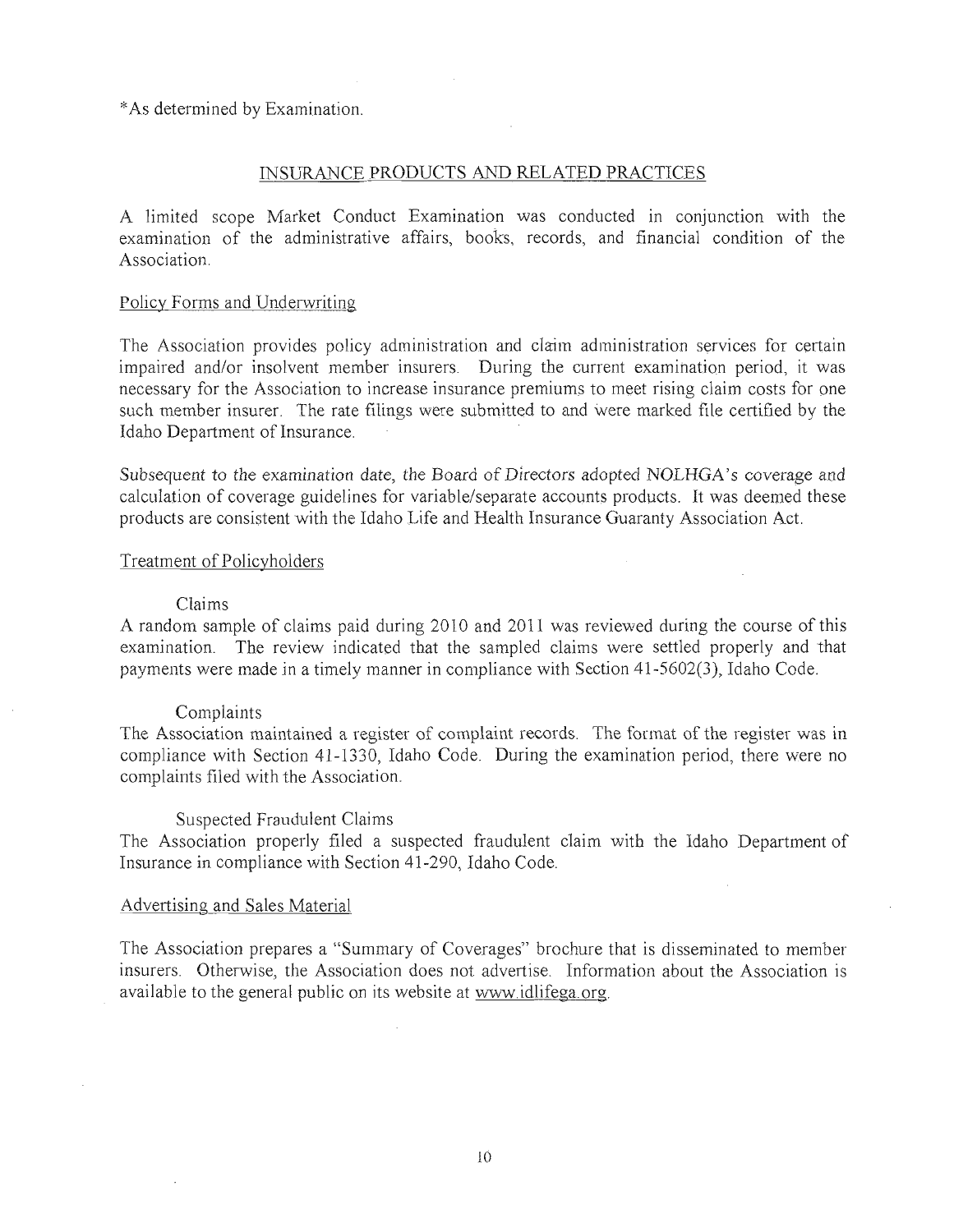#### ACCOUNTS AND RECORDS

#### General Accounting:

The Association utilized Quickbooks Pro 2012, commercially available accounting software, to generate accounting and financial information. The member database system was purchased from a professional developer and modified for Idaho's specific requirements. The Association has one personal computer running Windows 7.

The accounting records were maintained on a cash basis throughout the year and adjusted to the accrual basis of accounting at year end. Therefore, the Association's financial statements were prepared under generally accepted accounting principals.

The Association adopted Statement of Financial Accounting Standard (SFAS) No. 130, *Reporting Comprehensive income* in 2005. The statement establishes standards for reporting and display of comprehensive income and its components in a fhll set of general-purpose financial statements. SFAS No. 130 requires all items that are required to be recognized under accounting standards as components of comprehensive income are to be disclosed in the financial statements. Comprehensive income is the total of net income and other comprehensive income which, for the Association, is comprised of unrealized gains and losses on assets available for sale.

#### Independent Accountants

The Association is required to submit an annual financial report to the Idaho Department of Insurance pursuant to Section 41-4315, Idaho Code and Article 9.D of the Plan of Operations. In this regard, the annual independent audits of the Association for the years 2007 through 2011 were performed by Richter, Stuart, and Todeschi, P.A, Certified Public Accountants, Boise, Idaho. The financial statements in each report were prepared on the basis of generally accepted accounting principles. There was some reliance on the 2011 audit report and workpapers in this examination of the Association.

#### FINANCIAL STATEMENTS

The financial section of this report contains the following statements:

Statement of Financial Position as of December 31, 2011

Statement of Activities and Changes in Net Assets for the Years Ended December 31, 2007 through 2011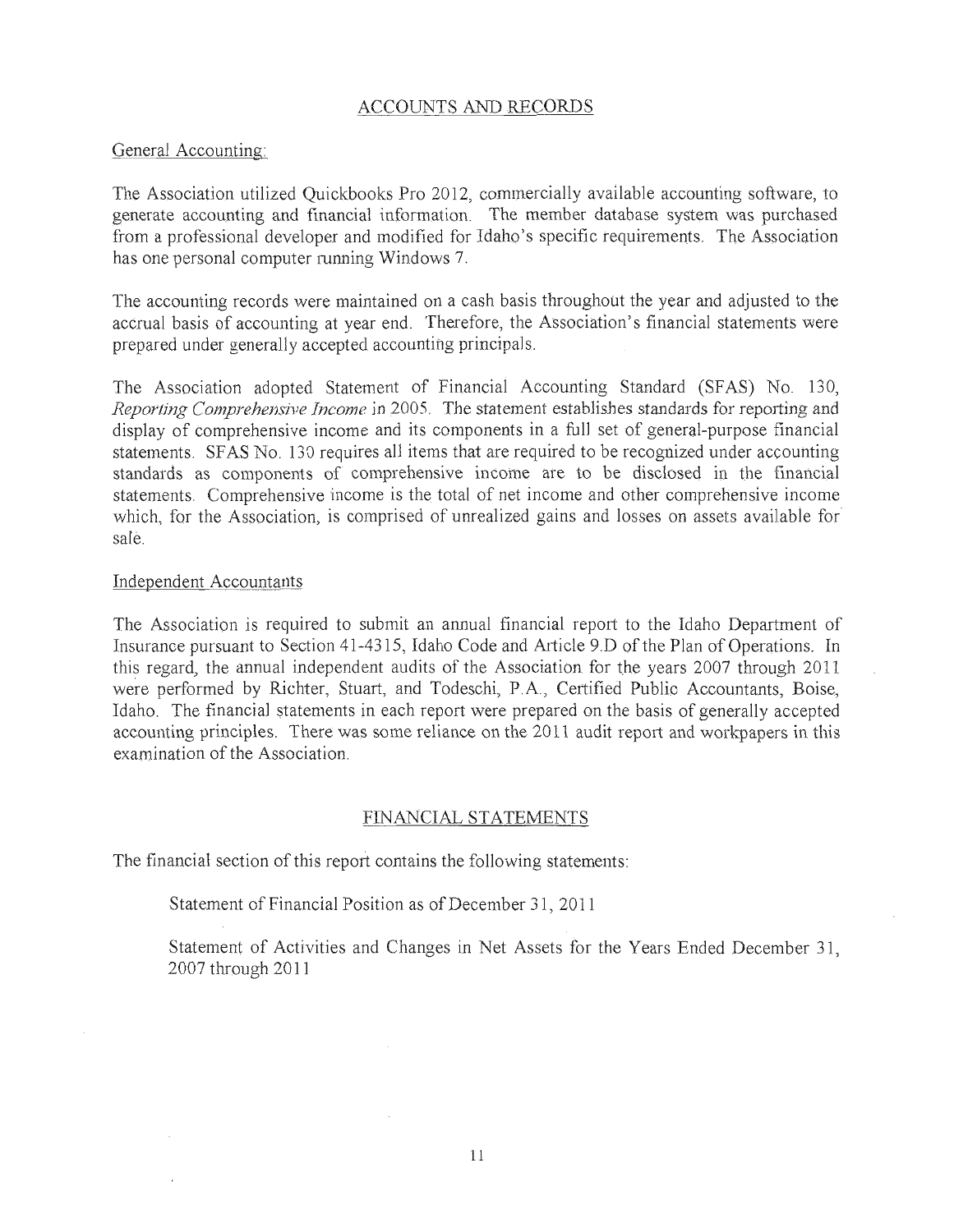### Statement of Financial Position

### As of December 31,2011

### ASSETS, LIABILITIES, AND NET ASSETS

|                                                          | Per           | Examination              | Per                  |
|----------------------------------------------------------|---------------|--------------------------|----------------------|
|                                                          | Association   | Adjustments              | Examination          |
| Assets                                                   |               |                          |                      |
| Cash and money market                                    | 669,716<br>S  | \$<br>$\theta$           | 669,716<br>\$        |
| Investments                                              | 8,632,593     | 0                        | 8,632.593            |
| Interest receivable                                      | 31,169        | $\theta$                 | 31,169               |
| Other assets                                             | 2,043         | $\theta$                 | 2,043                |
| Furniture and equipment, net of accumulated depreciation | 2,422         |                          | 2,422                |
| Total                                                    | \$9.337,943   | \$<br>$\theta$           | \$9,337.943          |
| Liabilities                                              |               |                          |                      |
| Accounts payable                                         | \$<br>3,577   | \$<br>$\theta$           | $\mathbb S$<br>3,577 |
| Claims payable                                           | 17,300        | $\theta$                 | 17,300               |
| Projected assumption reinsurance liability (Note 1)      | 364,484       | $\theta$                 | 364,484              |
| Unearned premiums                                        | 725           | $\overline{0}$           | 725                  |
| Total                                                    | \$<br>386,086 | \$<br>$\mathbf{0}$       | \$<br>386,086        |
| Net Assets (Note 2)                                      |               |                          |                      |
| Administrative Account (Note 2)                          | S<br>401,522  | $\mathbb{S}$<br>$\theta$ | \$<br>401,522        |
| Composite Account (Note 2)                               | 3,210,166     | $\theta$                 | 3,210,166            |
| American Chambers Life                                   | (173, 432)    | 0                        | (173, 432)           |
| Executive Life Insurance Company                         | 5.879,343     | $\theta$                 | 5,879,343            |
| Idaho Teachers Mutual Insurance Company                  | 6,157         | $\theta$                 | 6,157                |
| Legion Insurance Company                                 | 73,357        | $\theta$                 | 73,357               |
| Life and Health Insurance Company of America             | (1, 353)      | 0                        | (1, 353)             |
| London Pacific Life & Annuity                            | (206, 236)    | $\theta$                 | (206, 236)           |
| National States Insurance Company                        | (141, 433)    | 0                        | (141, 433)           |
| Universe Life Insurance Company                          | 78,113        | $\theta$                 | 78.113               |
| Wasatch Crest Mutual Insurance                           | (96, 122)     | $\mathbf{0}$             | (96, 122)            |
| Other Insolvencies, net                                  | (187, 863)    |                          | (187, 863)           |
| Unrealized gain on investments                           | 109.638       | $\overline{0}$           | 109,638              |
| Total                                                    | \$8,951.857   | $\mathbf{0}$<br>\$       | \$8,951,857          |
| Total Liabilities and Net Assets                         | \$9,337.943   | \$<br>0                  | \$9.337.943          |

 $\overline{\phantom{a}}$ 

 $\sim$ 

 $\hat{\mathcal{E}}$ 

 $\sim$ 

 $\mathcal{L}$ 

 $\bar{\epsilon}$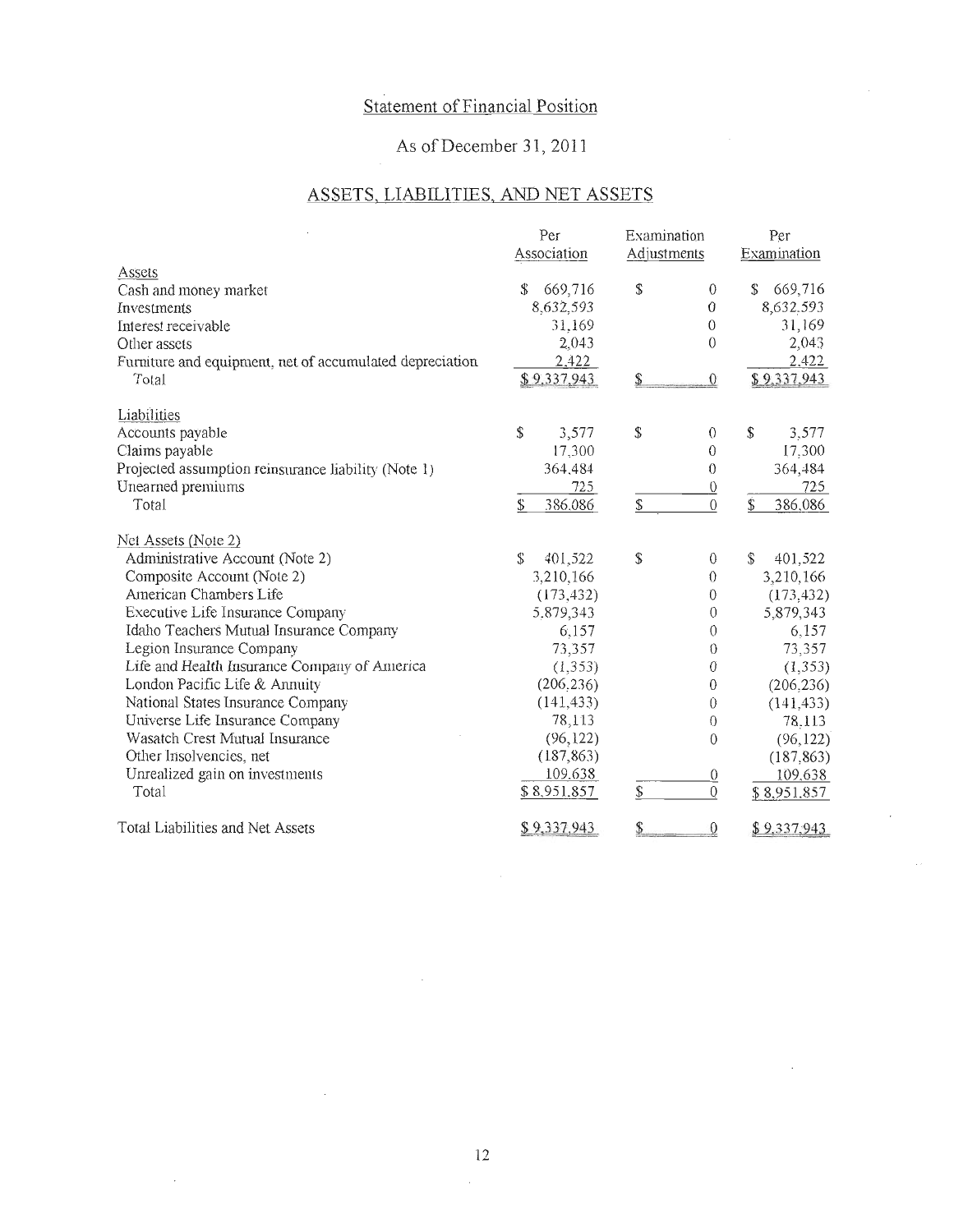### tatement of Activities and Changes in Net Assets For the Years Ended December 31, 2007 through 2011

 $\hat{A}$ 

 $\sim 10^{11}$ 

|                                          |               |                           | Per Association and Examination |                 |                         |
|------------------------------------------|---------------|---------------------------|---------------------------------|-----------------|-------------------------|
|                                          | 2011          | 2010                      | 2009                            | 2008            | 2007                    |
| Revenues:                                |               |                           |                                 |                 |                         |
| Member company assessments (Note 3)      | 629,828<br>S  | \$<br>$\theta$            | \$<br>$\theta$                  | \$<br>$\theta$  | \$<br>$\Omega$          |
| Premiums earned                          | 380,290       | 22,589                    | 27,526                          | 38.055          | 39,195                  |
| Interest income                          | 209,674       | 297.123                   | 330,605                         | 408,158         | 403,966                 |
| Estate recoveries                        | 265,107       | 400,331                   | 3,853                           | 113,153         | 57,462                  |
| Realized gain on investments             | 72,427        | $\theta$                  | $\theta$                        | $\theta$        | $\Omega$                |
| Unrealized gain (loss) on investments    | (35, 242)     | (36, 387)                 | 125,362                         | 43,644          | 109,521                 |
| Other                                    | 0             | 587                       | 420                             | 620             | 400                     |
| Total revenue                            | \$1,522,084   | \$684,243                 | \$487.766                       | 603,630<br>\$   | 610.544<br>$\mathbb{S}$ |
| Expenses:                                |               |                           |                                 |                 |                         |
| Assessment refunds                       | Ö<br>S.       | £.<br>$\theta$            | \$<br>$\theta$                  | \$<br>$\langle$ | \$<br>$\theta$          |
| Policyholder benefit claims              | 239,682       | 173,356                   | 46,628                          | 16.174          | 41,467                  |
| Assumption reinsurance payments (Note 1) | 337,316       | 280,750                   | 287,856                         | 318,864         | 324.952                 |
| Payroll and related benefits             | 0             | 77.351                    | 100,282                         | 95,067          | 89,488                  |
| Rent                                     | 0             | 7,974                     | 10,632                          | 10,536          | 10,481                  |
| Administrative expenses                  | 62,980        | 28,496                    | 32,635                          | 27.057          | 20,203                  |
| NOLHGA assessments                       | 63,054        | 53,822                    | 59,835                          | 42,232          | 57.437                  |
| Administration fee                       | 114.030       | 28,275                    | $\theta$                        | 0               | $\Omega$                |
| Professional fees                        | 57,759        | 65,776                    | 47,034                          | 52,385          | 31,711                  |
| Depreciation                             | 334           | 140                       | 67                              | 0               | $\Omega$                |
| Total expenses                           | 875.155       | 715,940<br>$\mathbb{S}^-$ | 584,969<br>\$                   | 562,315<br>\$   | 575,739<br>\$           |
| Change in net assets (Note 2)            | 646,929<br>\$ | \$ (31,697)               | \$ (97,203)                     | \$<br>41,315    | S.<br>34,805            |
| Net Assets, beginning of year            | 8,304,928     | 8.336,625                 | 8,433,828                       | 8,392,513       | 8.357.708               |
| Net Assets, end of year                  | \$8.951,857   | \$8,304,928               | \$8,336,625                     | \$8,433,828     | \$8,392,513             |

 $\bar{\beta}$ 

 $\label{eq:2.1} \frac{1}{\sqrt{2\pi}}\int_{0}^{\infty}\frac{dx}{\sqrt{2\pi}}\,dx$ 

 $\mathcal{A}^{\mathcal{A}}$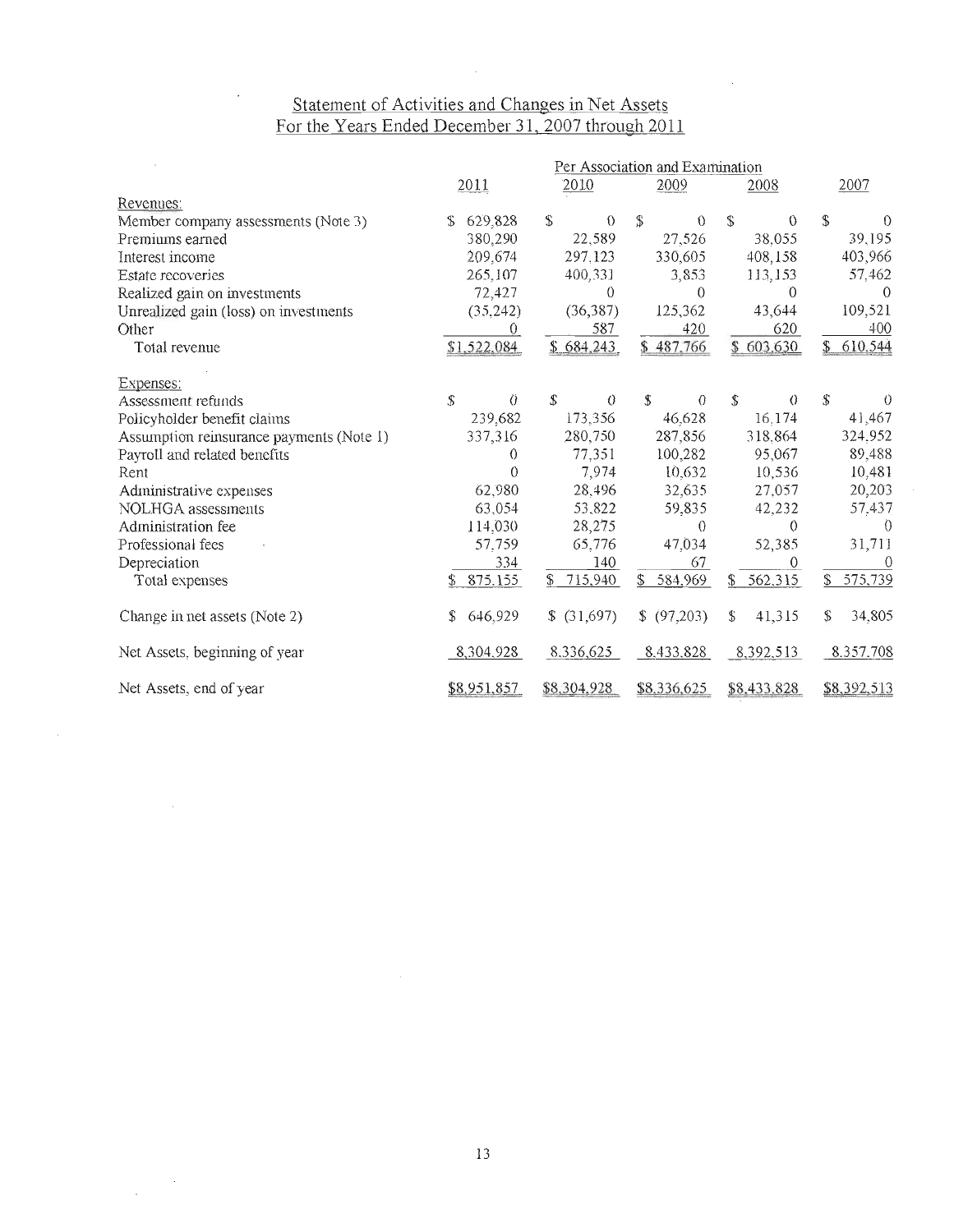#### NOTES *to* THE FINANCIAL STATEMENTS

#### Note (1) Projected assumption reinsurance liability \$364,484

The above liability represented the annual payment due to Aurora National Life Assurance Company, the successor for Executive Life Insurance Company of New York. The liability of \$266,224 was based on the prior year's experience. Management's best estimate of the future unrecorded reinsurance liability at this time is \$2,536,090 for Executive Life. The remaining *balance* of *\$98,260* was *the* true-up liability for the National States Insurance Company *life* block of business sold effective October 1, 2011. The final accounting was performed and the liability was settled in May 2012.

The liabilities are actuarially determined by NOLHGA and represent the amount necessary to give 100 percent contractual coverage, up to the amount specified by law, under covered insurance policies held by Executive Life and National States Insurance Company.

Subsequent to the examination date, the Board of Directors gave approval for the Association to defease its Executive Life Insurance Company obligations to Aurora National Life Assurance Company in 2013, the next available defeasance date; unless matters arise before then that would make defeasance unadvisable at that time.

The Association has not assessed or accrued for all potential reinsurance or claim liabilities for certain insolvent insurers. The total liability relating to these insolvencies is not yet determined. Potential liabilities for other insolvent insurers are not currently determinable. Assessments for the liabilities will be made in future periods as amounts become due, if necessary.

#### Note (2) Net Assets  $$8,951,857$

The Association utilizes fund accounting to record the results of its financial activities and to account for its net assets. Separate funds are maintained in the *Administrative Account* for the Association's administrative activities and for each insolvent member insurance company. A separate fund identified as *Other Companies* consists of several insolvent member companies with insignificant balances.

Effective October 31, 2006, the Association's Board of Directors approved the establishment of the *Composite Account.* The Composite Account Guidelines were adopted by the Board of Directors on June 11, 2008. The purpose of this account is to hold excess funds resulting from insolvency activities for use in other or future insolvencies, thus reducing the number and cost of assessments and allowing for funds to be available immediately for payment of claims and assumption reinsurance expenses. Funds in the Composite Account were segregated by line of business in accordance with Section 41-4306(1)(a), (b), and (c), Idaho Code. Funds can only be used to offset insolvency expenses in like lines of business. All transfers into and out of the *Composite Account* during the examination period were approved by the Board of Directors.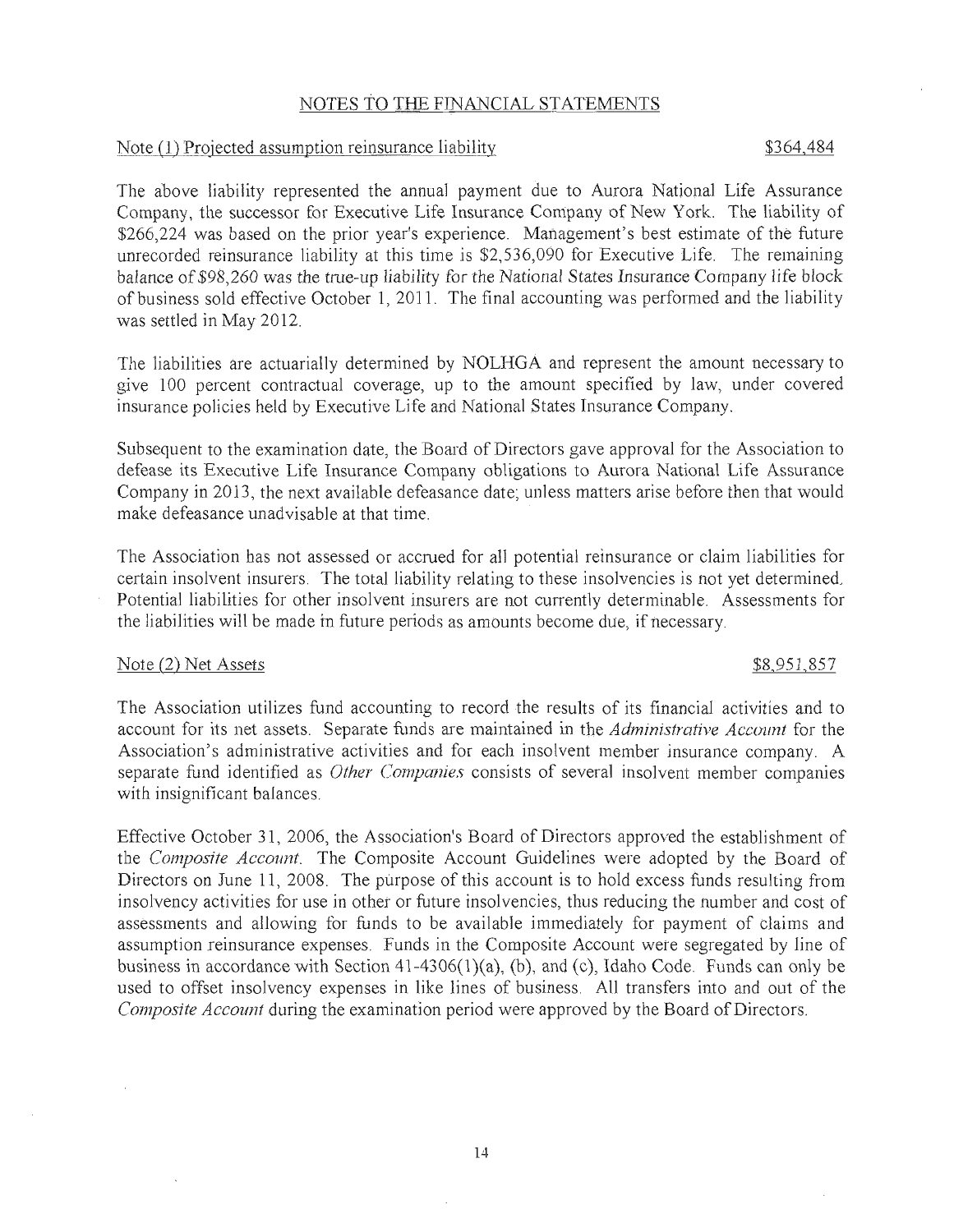#### Note (3) Member company assessments  $$629.828$

In 2011, the Board of Directors authorized and called for Class A and Class B assessments of the Association's member insurers. The purpose of the Class A assessment was to meet administrative and other expenses of the Association. The Class B assessment related to the insolvencies of Benicorp Insurance Company, Imerica Life & Health Insurance Company, Life and Health Insurance Company of America, Medical Savings Insurance Company, Reliance Insurance Company, States General Insurance Company, and Wasatch Crest Mutual Insurance Company. A review of the Class A and Class B assessments indicated compliance with Section 41-4309, Idaho Code.

#### SUBSEQUENT EVENTS

During the examination period, the Association drafted proposed legislation to amend the premium tax offset provisions of Sections 41-4313(1) and 41-3616(1), Idaho Code. The Association's legislation will be submitted to the Idaho Legislature during the 2013 session.

#### SUMMARY, COMMENTS AND RECOMMENDATIONS .

#### Summary

The results of this examination disclosed that as of December 31, 2011, the Association had assets of \$9,337,943, liabilities of \$386,086, and net assets of \$8,951,857.

#### *CONCLUSION*

The undersigned acknowledges the assistance and cooperation of the Association's Executive Director in conducting the examination.

Respectfully submitted,

*....J)*  Loi Hale

Lois Haley, CFE Senior Insurance Examiner State of Idaho Department of Insurance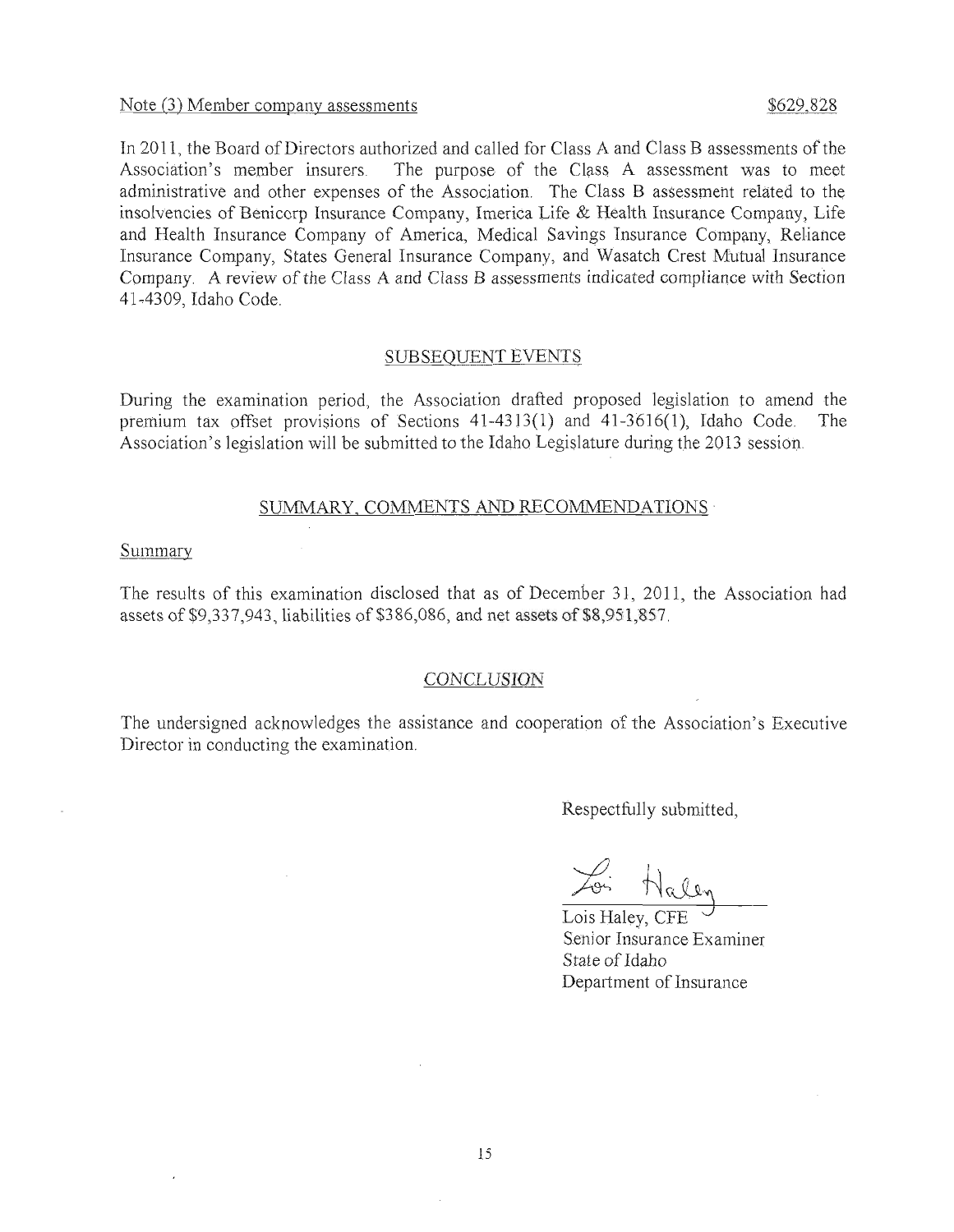#### AFFIDAVIT OF EXAMINER

State of Idaho County of Ada

Lois Haley, being duly sworn, deposes and says that she is a duly appointed Examiner for the Department of Insurance of the State of Idaho, that she has made an examination of the affairs and financial condition of the Idaho Life and Health Insurance Guaranty Association for the period from January 1, 2007 through December 31, 2011, including subsequent events, that the information contained in the report consisting of the foregoing pages is true and correct to the best of his knowledge and belief, and that any conclusions and recommendations contained in the report are based on the facts disclosed in the examination.

Lois Haley, CFE Examiner -in-Charge Department of Insurance State of Idaho

Subscribed and sworn to before me the  $\frac{14}{1}$  day of  $\frac{14}{1}$  , 2013 at Boise, Idaho Henry BEile *l\1y commission Expires:* I· **1<[2-** *do* ! L